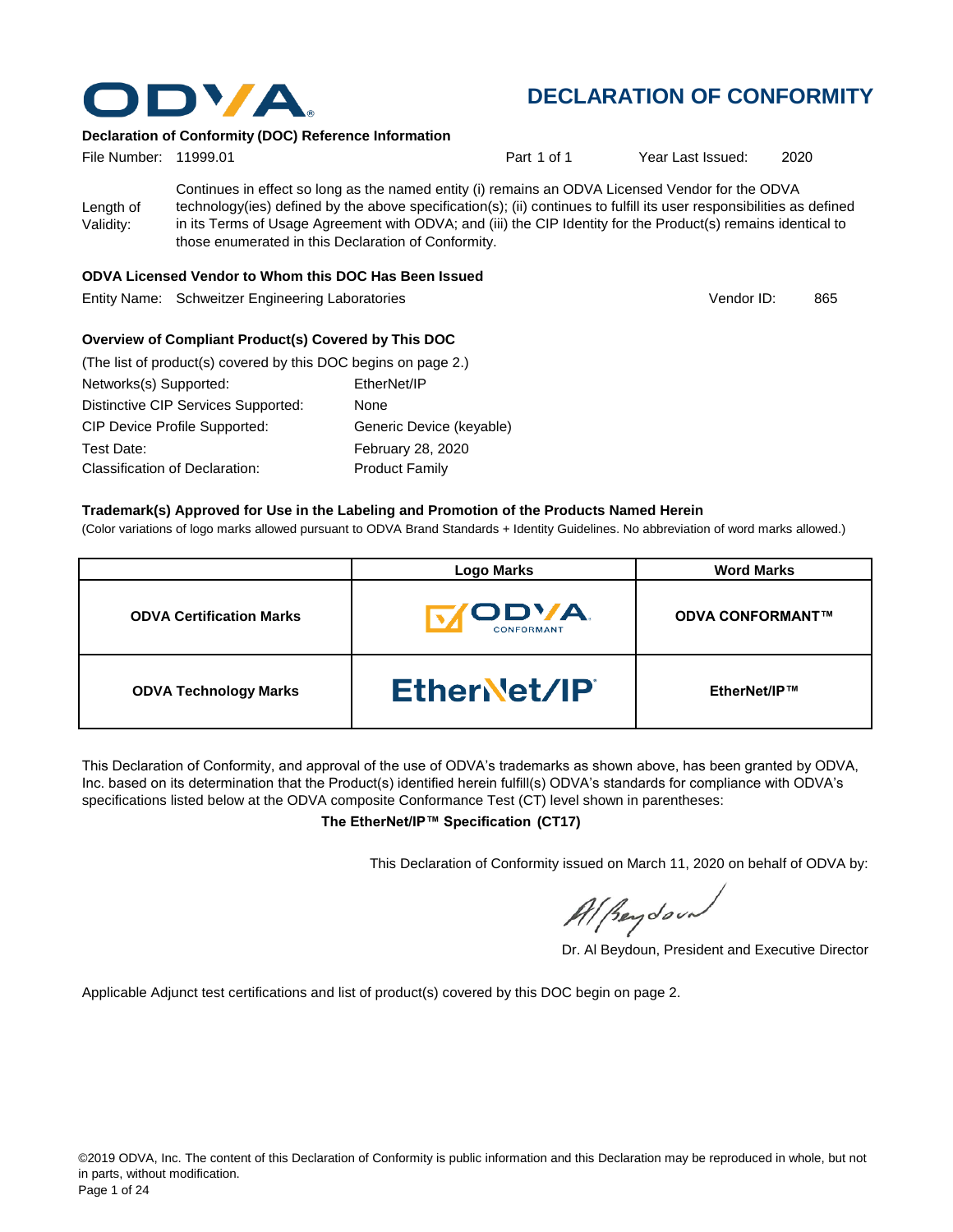

#### **Declaration of Conformity (DOC) Reference Information**

File Number: 11999.01 **Part 1 of 1** Year Last Issued: 2020

#### **Identity for Product(s) Covered Under this Declaration of Conformity**

| No.            | <b>Product Code</b> | <b>Product Name</b> | <b>Product Revision</b> |
|----------------|---------------------|---------------------|-------------------------|
| 1              | 19712               | <b>SEL-751-0</b>    | 1.001                   |
| $\overline{2}$ | 20480               | SEL-710-5-0         | 1.001                   |
| 3              | 20481               | SEL-710-5-1         | 1.001                   |
| $\overline{4}$ | 20482               | <b>SEL-710-5-2</b>  | 1.001                   |
| 5              | 20483               | SEL-710-5-3         | 1.001                   |
| 6              | 20484               | SEL-710-5-4         | 1.001                   |
| $\overline{7}$ | 20485               | SEL-710-5-5         | 1.001                   |
| 8              | 20486               | SEL-710-5-6         | 1.001                   |
| $9\,$          | 20487               | SEL-710-5-7         | 1.001                   |
| 10             | 20488               | SEL-710-5-8         | 1.001                   |
| 11             | 20489               | SEL-710-5-9         | 1.001                   |
| 12             | 20490               | SEL-710-5-10        | 1.001                   |
| 13             | 20491               | SEL-710-5-11        | 1.001                   |
| 14             | 20492               | SEL-710-5-12        | 1.001                   |
| 15             | 20493               | SEL-710-5-13        | 1.001                   |
| 16             | 20494               | SEL-710-5-14        | 1.001                   |
| 17             | 20495               | SEL-710-5-15        | 1.001                   |
| 18             | 20496               | SEL-710-5-16        | 1.001                   |
| 19             | 20497               | SEL-710-5-17        | 1.001                   |
| 20             | 20498               | SEL-710-5-18        | 1.001                   |
| 21             | 20499               | SEL-710-5-19        | 1.001                   |
| 22             | 20500               | SEL-710-5-20        | 1.001                   |
| 23             | 20501               | SEL-710-5-21        | 1.001                   |
| 24             | 20502               | SEL-710-5-22        | 1.001                   |
| 25             | 20503               | SEL-710-5-23        | 1.001                   |
| 26             | 20504               | SEL-710-5-24        | 1.001                   |
| 27             | 20505               | SEL-710-5-25        | 1.001                   |
| 28             | 20506               | SEL-710-5-26        | 1.001                   |
| 29             | 20507               | SEL-710-5-27        | 1.001                   |
| 30             | 20508               | SEL-710-5-28        | 1.001                   |
| 31             | 20509               | SEL-710-5-29        | 1.001                   |
| 32             | 20510               | SEL-710-5-30        | 1.001                   |
| 33             | 20511               | SEL-710-5-31        | 1.001                   |
| 34             | 20512               | SEL-710-5-32        | 1.001                   |
| 35             | 20513               | SEL-710-5-33        | 1.001                   |
| 36             | 20514               | SEL-710-5-34        | 1.001                   |
| 37             | 20515               | SEL-710-5-35        | 1.001                   |
| 38             | 20516               | SEL-710-5-36        | 1.001                   |
| 39             | 20517               | SEL-710-5-37        | 1.001                   |
| 40             | 20518               | SEL-710-5-38        | 1.001                   |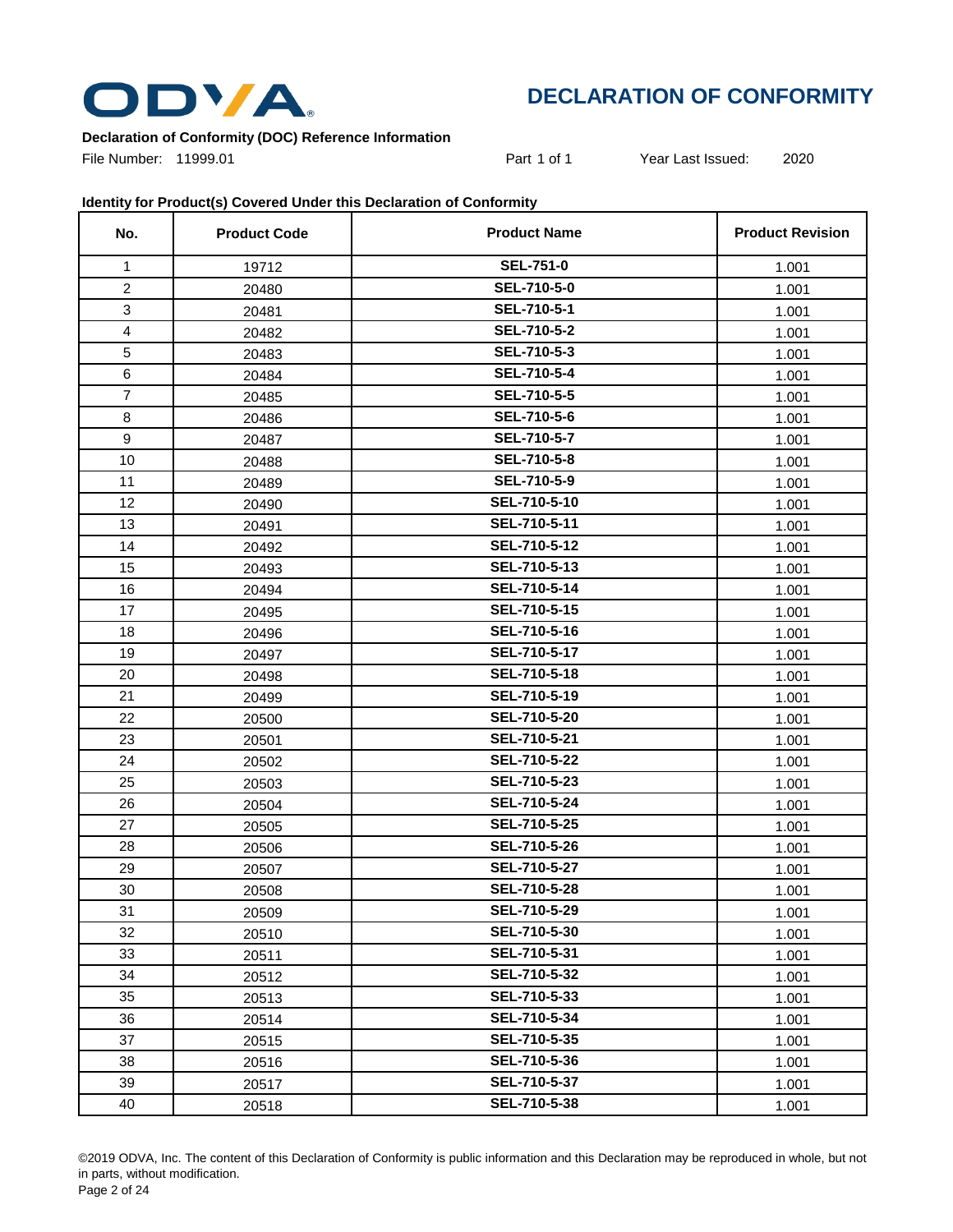

| 41 | 20519 | SEL-710-5-39 | 1.001 |
|----|-------|--------------|-------|
| 42 | 20520 | SEL-710-5-40 | 1.001 |
| 43 | 20521 | SEL-710-5-41 | 1.001 |
| 44 | 20522 | SEL-710-5-42 | 1.001 |
| 45 | 20523 | SEL-710-5-43 | 1.001 |
| 46 | 20524 | SEL-710-5-44 | 1.001 |
| 47 | 20525 | SEL-710-5-45 | 1.001 |
| 48 | 20526 | SEL-710-5-46 | 1.001 |
| 49 | 20527 | SEL-710-5-47 | 1.001 |
| 50 | 20528 | SEL-710-5-48 | 1.001 |
| 51 | 20529 | SEL-710-5-49 | 1.001 |
| 52 | 20530 | SEL-710-5-50 | 1.001 |
| 53 | 20531 | SEL-710-5-51 | 1.001 |
| 54 | 20532 | SEL-710-5-52 | 1.001 |
| 55 | 20533 | SEL-710-5-53 | 1.001 |
| 56 | 20534 | SEL-710-5-54 | 1.001 |
| 57 | 20535 | SEL-710-5-55 | 1.001 |
| 58 | 20536 | SEL-710-5-56 | 1.001 |
| 59 | 20537 | SEL-710-5-57 | 1.001 |
| 60 | 20538 | SEL-710-5-58 | 1.001 |
| 61 | 20539 | SEL-710-5-59 | 1.001 |
| 62 | 20540 | SEL-710-5-60 | 1.001 |
| 63 | 20541 | SEL-710-5-61 | 1.001 |
| 64 | 20542 | SEL-710-5-62 | 1.001 |
| 65 | 20543 | SEL-710-5-63 | 1.001 |
| 66 | 20544 | SEL-710-5-64 | 1.001 |
| 67 | 20545 | SEL-710-5-65 | 1.001 |
| 68 | 20546 | SEL-710-5-66 | 1.001 |
| 69 | 20547 | SEL-710-5-67 | 1.001 |
| 70 | 20548 | SEL-710-5-68 | 1.001 |
| 71 | 20549 | SEL-710-5-69 | 1.001 |
| 72 | 20550 | SEL-710-5-70 | 1.001 |
| 73 | 20551 | SEL-710-5-71 | 1.001 |
| 74 | 20552 | SEL-710-5-72 | 1.001 |
| 75 | 20553 | SEL-710-5-73 | 1.001 |
| 76 | 20554 | SEL-710-5-74 | 1.001 |
| 77 | 20555 | SEL-710-5-75 | 1.001 |
| 78 | 20556 | SEL-710-5-76 | 1.001 |
| 79 | 20557 | SEL-710-5-77 | 1.001 |
| 80 | 20558 | SEL-710-5-78 | 1.001 |
| 81 | 20559 | SEL-710-5-79 | 1.001 |
| 82 | 20560 | SEL-710-5-80 | 1.001 |
| 83 | 20561 | SEL-710-5-81 | 1.001 |
| 84 | 20562 | SEL-710-5-82 | 1.001 |
| 85 | 20563 | SEL-710-5-83 | 1.001 |
| 86 | 20564 | SEL-710-5-84 | 1.001 |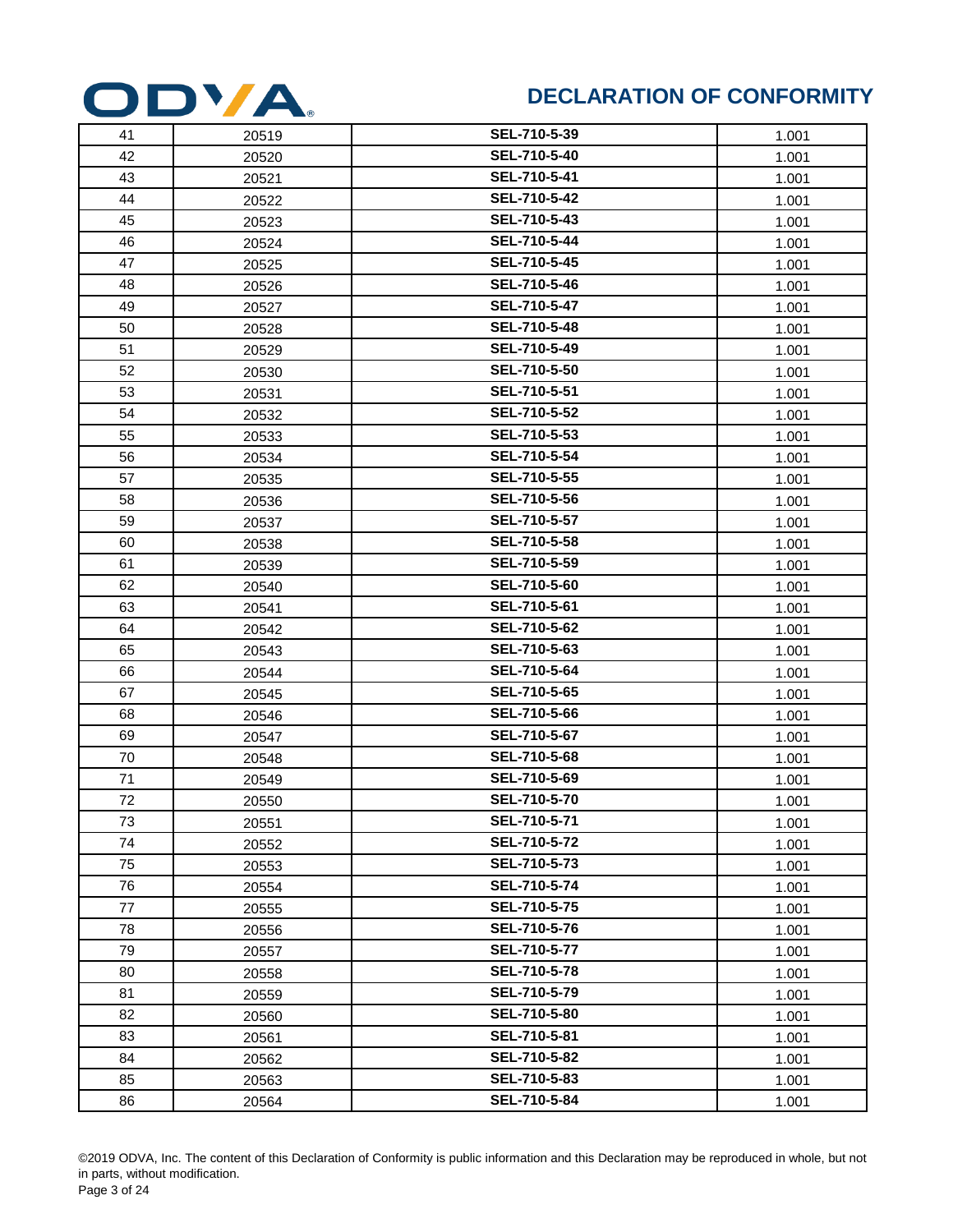

| 87  | 20565 | SEL-710-5-85  | 1.001 |
|-----|-------|---------------|-------|
| 88  | 20566 | SEL-710-5-86  | 1.001 |
| 89  | 20567 | SEL-710-5-87  | 1.001 |
| 90  | 20568 | SEL-710-5-88  | 1.001 |
| 91  | 20569 | SEL-710-5-89  | 1.001 |
| 92  | 20570 | SEL-710-5-90  | 1.001 |
| 93  | 20571 | SEL-710-5-91  | 1.001 |
| 94  | 20572 | SEL-710-5-92  | 1.001 |
| 95  | 20573 | SEL-710-5-93  | 1.001 |
| 96  | 20574 | SEL-710-5-94  | 1.001 |
| 97  | 20575 | SEL-710-5-95  | 1.001 |
| 98  | 20576 | SEL-710-5-96  | 1.001 |
| 99  | 20577 | SEL-710-5-97  | 1.001 |
| 100 | 20578 | SEL-710-5-98  | 1.001 |
| 101 | 20579 | SEL-710-5-99  | 1.001 |
| 102 | 20580 | SEL-710-5-100 | 1.001 |
| 103 | 20581 | SEL-710-5-101 | 1.001 |
| 104 | 20582 | SEL-710-5-102 | 1.001 |
| 105 | 20583 | SEL-710-5-103 | 1.001 |
| 106 | 20584 | SEL-710-5-104 | 1.001 |
| 107 | 20585 | SEL-710-5-105 | 1.001 |
| 108 | 20586 | SEL-710-5-106 | 1.001 |
| 109 | 20587 | SEL-710-5-107 | 1.001 |
| 110 | 20588 | SEL-710-5-108 | 1.001 |
| 111 | 20589 | SEL-710-5-109 | 1.001 |
| 112 | 20590 | SEL-710-5-110 | 1.001 |
| 113 | 20591 | SEL-710-5-111 | 1.001 |
| 114 | 20592 | SEL-710-5-112 | 1.001 |
| 115 | 20593 | SEL-710-5-113 | 1.001 |
| 116 | 20594 | SEL-710-5-114 | 1.001 |
| 117 | 20595 | SEL-710-5-115 | 1.001 |
| 118 | 20596 | SEL-710-5-116 | 1.001 |
| 119 | 20597 | SEL-710-5-117 | 1.001 |
| 120 | 20598 | SEL-710-5-118 | 1.001 |
| 121 | 20599 | SEL-710-5-119 | 1.001 |
| 122 | 20600 | SEL-710-5-120 | 1.001 |
| 123 | 20601 | SEL-710-5-121 | 1.001 |
| 124 | 20602 | SEL-710-5-122 | 1.001 |
| 125 | 20603 | SEL-710-5-123 | 1.001 |
| 126 | 20604 | SEL-710-5-124 | 1.001 |
| 127 | 20605 | SEL-710-5-125 | 1.001 |
| 128 | 20606 | SEL-710-5-126 | 1.001 |
| 129 | 20607 | SEL-710-5-127 | 1.001 |
| 130 | 20608 | SEL-710-5-128 | 1.001 |
| 131 | 20609 | SEL-710-5-129 | 1.001 |
| 132 | 20610 | SEL-710-5-130 | 1.001 |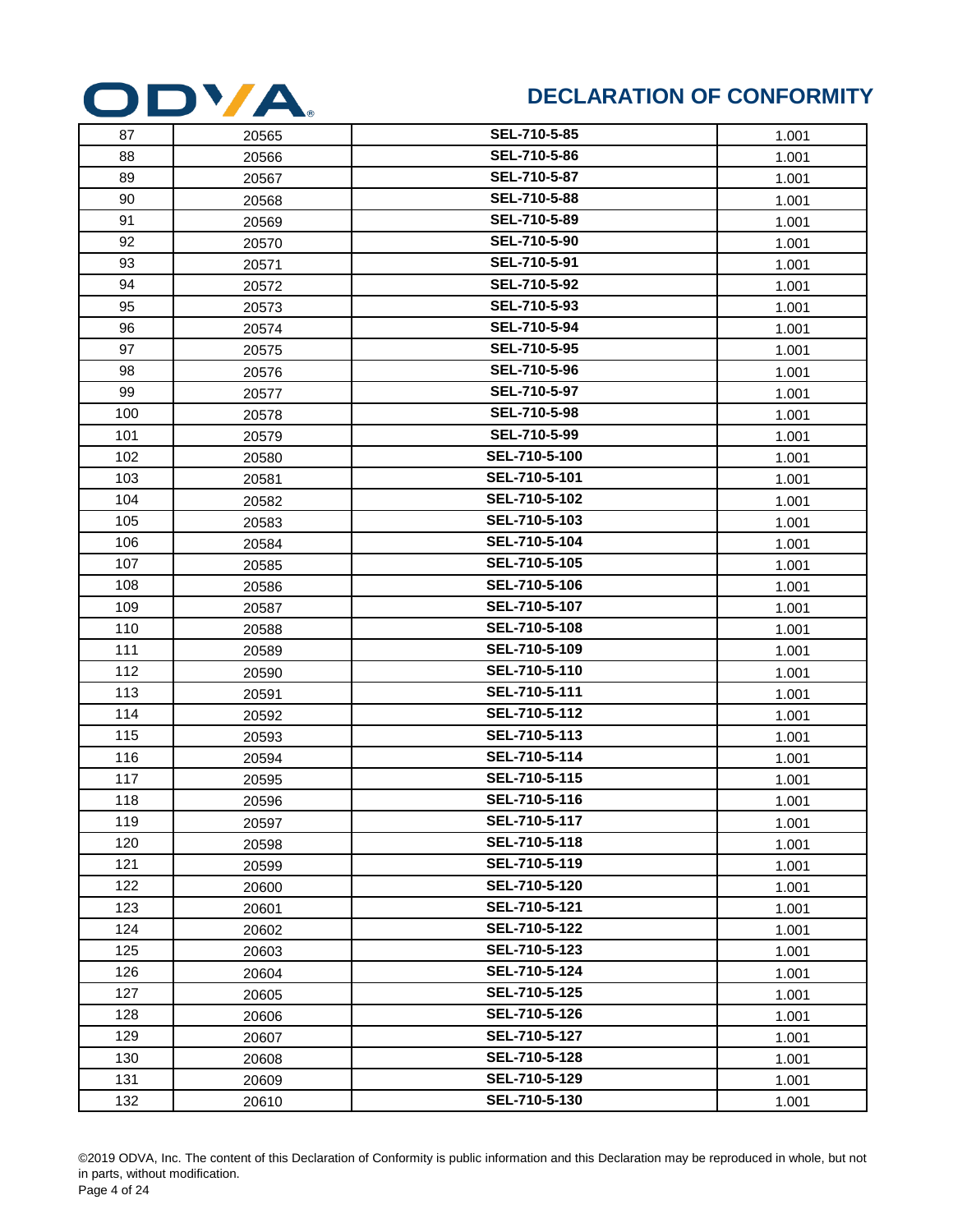

| 133 | 20611 | SEL-710-5-131 | 1.001 |
|-----|-------|---------------|-------|
| 134 | 20612 | SEL-710-5-132 | 1.001 |
| 135 | 20613 | SEL-710-5-133 | 1.001 |
| 136 | 20614 | SEL-710-5-134 | 1.001 |
| 137 | 20615 | SEL-710-5-135 | 1.001 |
| 138 | 20616 | SEL-710-5-136 | 1.001 |
| 139 | 20617 | SEL-710-5-137 | 1.001 |
| 140 | 20618 | SEL-710-5-138 | 1.001 |
| 141 | 20619 | SEL-710-5-139 | 1.001 |
| 142 | 20620 | SEL-710-5-140 | 1.001 |
| 143 | 20621 | SEL-710-5-141 | 1.001 |
| 144 | 20622 | SEL-710-5-142 | 1.001 |
| 145 | 20623 | SEL-710-5-143 | 1.001 |
| 146 | 20624 | SEL-710-5-144 | 1.001 |
| 147 | 20625 | SEL-710-5-145 | 1.001 |
| 148 | 20626 | SEL-710-5-146 | 1.001 |
| 149 | 20627 | SEL-710-5-147 | 1.001 |
| 150 | 20628 | SEL-710-5-148 | 1.001 |
| 151 | 20629 | SEL-710-5-149 | 1.001 |
| 152 | 20630 | SEL-710-5-150 | 1.001 |
| 153 | 20631 | SEL-710-5-151 | 1.001 |
| 154 | 20632 | SEL-710-5-152 | 1.001 |
| 155 | 20633 | SEL-710-5-153 | 1.001 |
| 156 | 20634 | SEL-710-5-154 | 1.001 |
| 157 | 20635 | SEL-710-5-155 | 1.001 |
| 158 | 20636 | SEL-710-5-156 | 1.001 |
| 159 | 20637 | SEL-710-5-157 | 1.001 |
| 160 | 20638 | SEL-710-5-158 | 1.001 |
| 161 | 20639 | SEL-710-5-159 | 1.001 |
| 162 | 20640 | SEL-710-5-160 | 1.001 |
| 163 | 20641 | SEL-710-5-161 | 1.001 |
| 164 | 20642 | SEL-710-5-162 | 1.001 |
| 165 | 20643 | SEL-710-5-163 | 1.001 |
| 166 | 20644 | SEL-710-5-164 | 1.001 |
| 167 | 20645 | SEL-710-5-165 | 1.001 |
| 168 | 20646 | SEL-710-5-166 | 1.001 |
| 169 | 20647 | SEL-710-5-167 | 1.001 |
| 170 | 20648 | SEL-710-5-168 | 1.001 |
| 171 | 20649 | SEL-710-5-169 | 1.001 |
| 172 | 20650 | SEL-710-5-170 | 1.001 |
| 173 | 20651 | SEL-710-5-171 | 1.001 |
| 174 | 20652 | SEL-710-5-172 | 1.001 |
| 175 | 20653 | SEL-710-5-173 | 1.001 |
| 176 | 20654 | SEL-710-5-174 | 1.001 |
| 177 | 20655 | SEL-710-5-175 | 1.001 |
| 178 | 20656 | SEL-710-5-176 | 1.001 |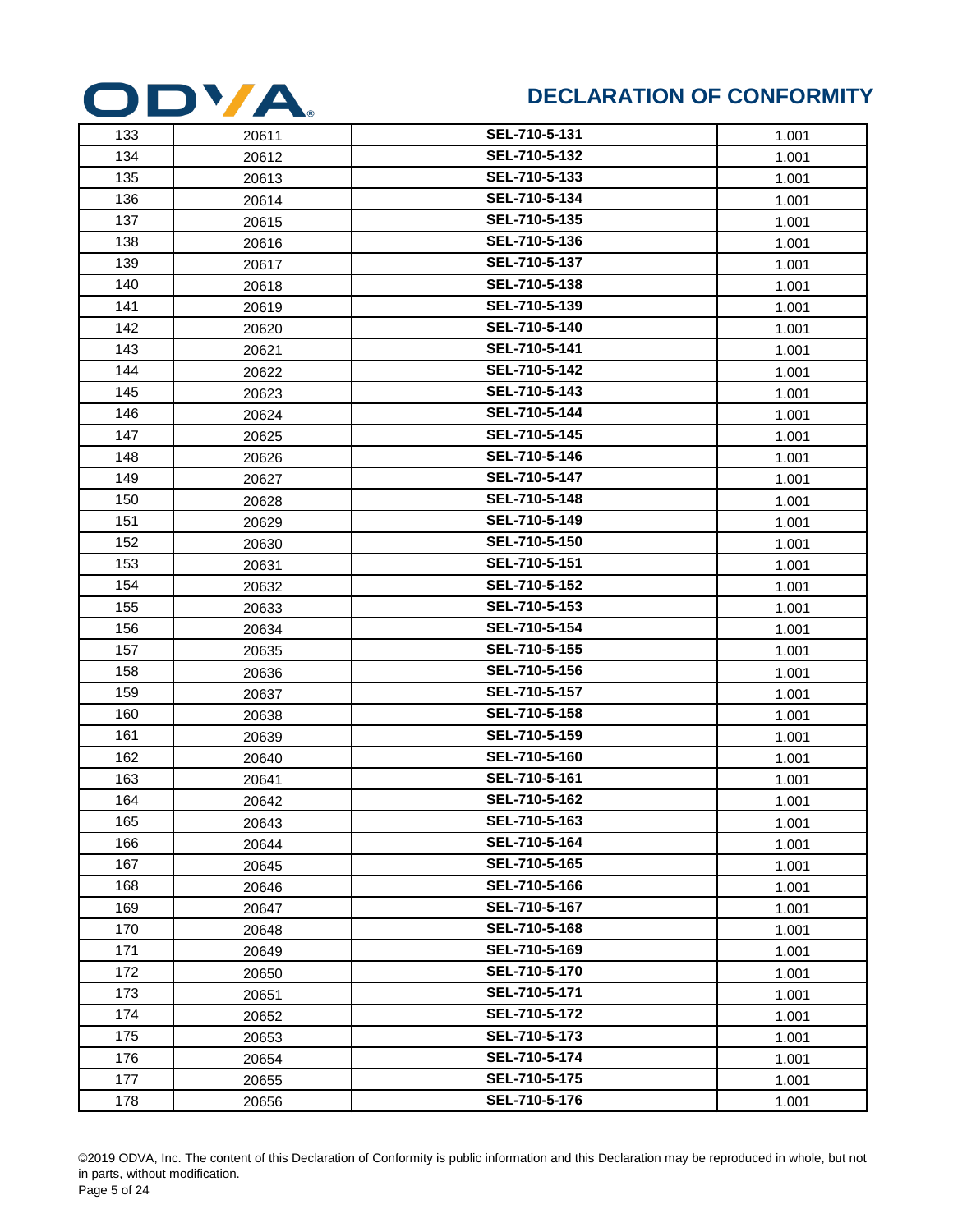

| 179 | 20657 | SEL-710-5-177 | 1.001 |
|-----|-------|---------------|-------|
| 180 | 20658 | SEL-710-5-178 | 1.001 |
| 181 | 20659 | SEL-710-5-179 | 1.001 |
| 182 | 20660 | SEL-710-5-180 | 1.001 |
| 183 | 20661 | SEL-710-5-181 | 1.001 |
| 184 | 20662 | SEL-710-5-182 | 1.001 |
| 185 | 20663 | SEL-710-5-183 | 1.001 |
| 186 | 20664 | SEL-710-5-184 | 1.001 |
| 187 | 20665 | SEL-710-5-185 | 1.001 |
| 188 | 20666 | SEL-710-5-186 | 1.001 |
| 189 | 20667 | SEL-710-5-187 | 1.001 |
| 190 | 20668 | SEL-710-5-188 | 1.001 |
| 191 | 20669 | SEL-710-5-189 | 1.001 |
| 192 | 20670 | SEL-710-5-190 | 1.001 |
| 193 | 20671 | SEL-710-5-191 | 1.001 |
| 194 | 20672 | SEL-710-5-192 | 1.001 |
| 195 | 20673 | SEL-710-5-193 | 1.001 |
| 196 | 20674 | SEL-710-5-194 | 1.001 |
| 197 | 20675 | SEL-710-5-195 | 1.001 |
| 198 | 20676 | SEL-710-5-196 | 1.001 |
| 199 | 20677 | SEL-710-5-197 | 1.001 |
| 200 | 20678 | SEL-710-5-198 | 1.001 |
| 201 | 20679 | SEL-710-5-199 | 1.001 |
| 202 | 20680 | SEL-710-5-200 | 1.001 |
| 203 | 20681 | SEL-710-5-201 | 1.001 |
| 204 | 20682 | SEL-710-5-202 | 1.001 |
| 205 | 20683 | SEL-710-5-203 | 1.001 |
| 206 | 20684 | SEL-710-5-204 | 1.001 |
| 207 | 20685 | SEL-710-5-205 | 1.001 |
| 208 | 20686 | SEL-710-5-206 | 1.001 |
| 209 | 20687 | SEL-710-5-207 | 1.001 |
| 210 | 20688 | SEL-710-5-208 | 1.001 |
| 211 | 20689 | SEL-710-5-209 | 1.001 |
| 212 | 20690 | SEL-710-5-210 | 1.001 |
| 213 | 20691 | SEL-710-5-211 | 1.001 |
| 214 | 20692 | SEL-710-5-212 | 1.001 |
| 215 | 20693 | SEL-710-5-213 | 1.001 |
| 216 | 20694 | SEL-710-5-214 | 1.001 |
| 217 | 20695 | SEL-710-5-215 | 1.001 |
| 218 | 20696 | SEL-710-5-216 | 1.001 |
| 219 | 20697 | SEL-710-5-217 | 1.001 |
| 220 | 20698 | SEL-710-5-218 | 1.001 |
| 221 | 20699 | SEL-710-5-219 | 1.001 |
| 222 | 20700 | SEL-710-5-220 | 1.001 |
| 223 | 20701 | SEL-710-5-221 | 1.001 |
| 224 | 20702 | SEL-710-5-222 | 1.001 |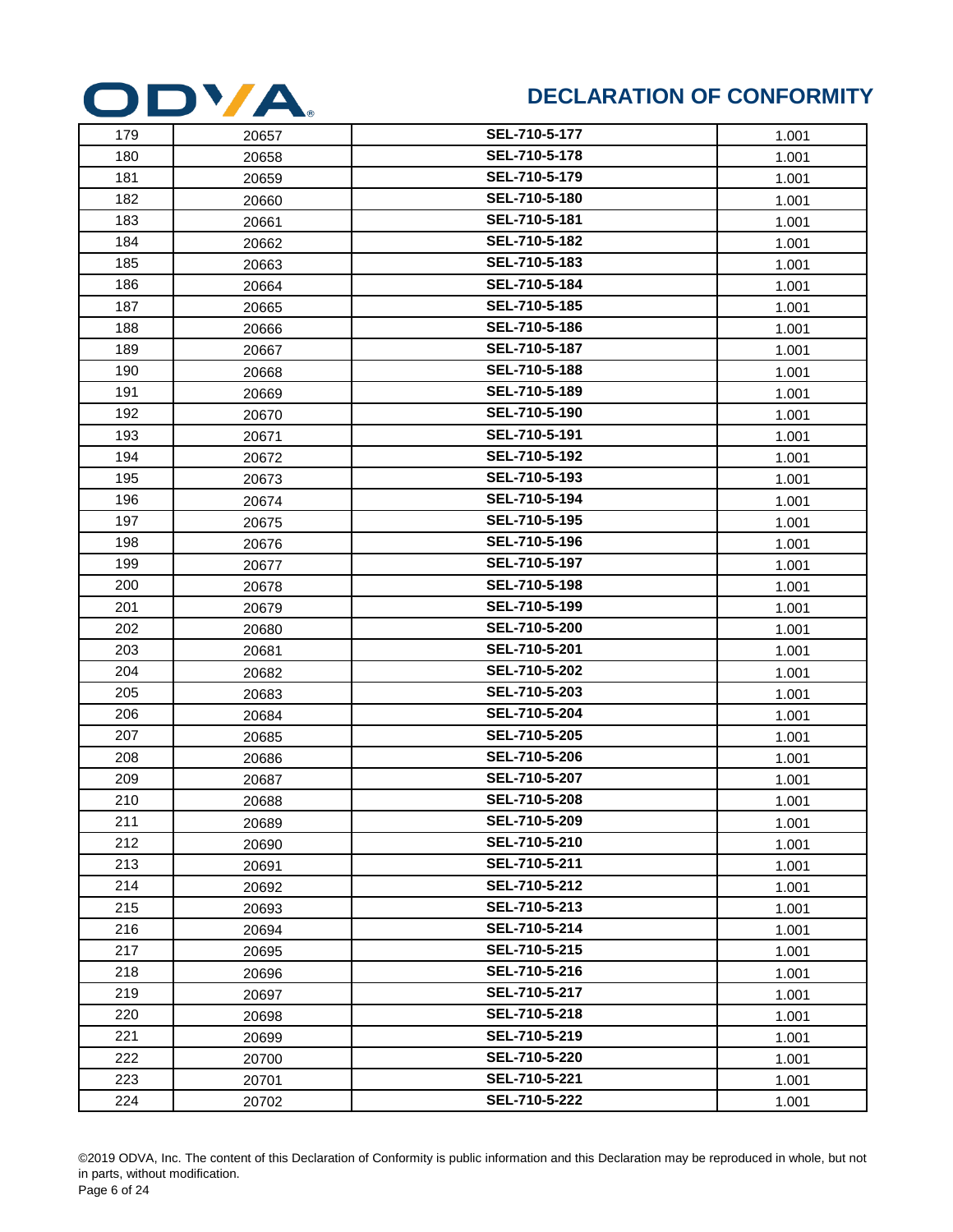

| 225 | 20703 | SEL-710-5-223     | 1.001 |
|-----|-------|-------------------|-------|
| 226 | 20704 | SEL-710-5-224     | 1.001 |
| 227 | 20705 | SEL-710-5-225     | 1.001 |
| 228 | 20706 | SEL-710-5-226     | 1.001 |
| 229 | 20707 | SEL-710-5-227     | 1.001 |
| 230 | 20708 | SEL-710-5-228     | 1.001 |
| 231 | 20709 | SEL-710-5-229     | 1.001 |
| 232 | 20710 | SEL-710-5-230     | 1.001 |
| 233 | 20711 | SEL-710-5-231     | 1.001 |
| 234 | 20712 | SEL-710-5-232     | 1.001 |
| 235 | 20713 | SEL-710-5-233     | 1.001 |
| 236 | 20714 | SEL-710-5-234     | 1.001 |
| 237 | 20715 | SEL-710-5-235     | 1.001 |
| 238 | 20716 | SEL-710-5-236     | 1.001 |
| 239 | 20717 | SEL-710-5-237     | 1.001 |
| 240 | 20718 | SEL-710-5-238     | 1.001 |
| 241 | 20719 | SEL-710-5-239     | 1.001 |
| 242 | 20720 | SEL-710-5-240     | 1.001 |
| 243 | 20721 | SEL-710-5-241     | 1.001 |
| 244 | 20722 | SEL-710-5-242     | 1.001 |
| 245 | 20723 | SEL-710-5-243     | 1.001 |
| 246 | 20724 | SEL-710-5-244     | 1.001 |
| 247 | 20725 | SEL-710-5-245     | 1.001 |
| 248 | 20726 | SEL-710-5-246     | 1.001 |
| 249 | 20727 | SEL-710-5-247     | 1.001 |
| 250 | 20728 | SEL-710-5-248     | 1.001 |
| 251 | 20729 | SEL-710-5-249     | 1.001 |
| 252 | 20730 | SEL-710-5-250     | 1.001 |
| 253 | 20731 | SEL-710-5-251     | 1.001 |
| 254 | 20732 | SEL-710-5-252     | 1.001 |
| 255 | 20733 | SEL-710-5-253     | 1.001 |
| 256 | 20734 | SEL-710-5-254     | 1.001 |
| 257 | 20735 | SEL-710-5-255     | 1.001 |
| 258 | 19713 | <b>SEL-751-1</b>  | 1.001 |
| 259 | 19714 | <b>SEL-751-2</b>  | 1.001 |
| 260 | 19715 | <b>SEL-751-3</b>  | 1.001 |
| 261 | 19716 | <b>SEL-751-4</b>  | 1.001 |
| 262 | 19717 | <b>SEL-751-5</b>  | 1.001 |
| 263 | 19718 | <b>SEL-751-6</b>  | 1.001 |
| 264 | 19719 | <b>SEL-751-7</b>  | 1.001 |
| 265 | 19720 | <b>SEL-751-8</b>  | 1.001 |
| 266 | 19721 | <b>SEL-751-9</b>  | 1.001 |
| 267 | 19722 | SEL-751-10        | 1.001 |
| 268 | 19723 | SEL-751-11        | 1.001 |
| 269 | 19724 | <b>SEL-751-12</b> | 1.001 |
| 270 | 19725 | <b>SEL-751-13</b> | 1.001 |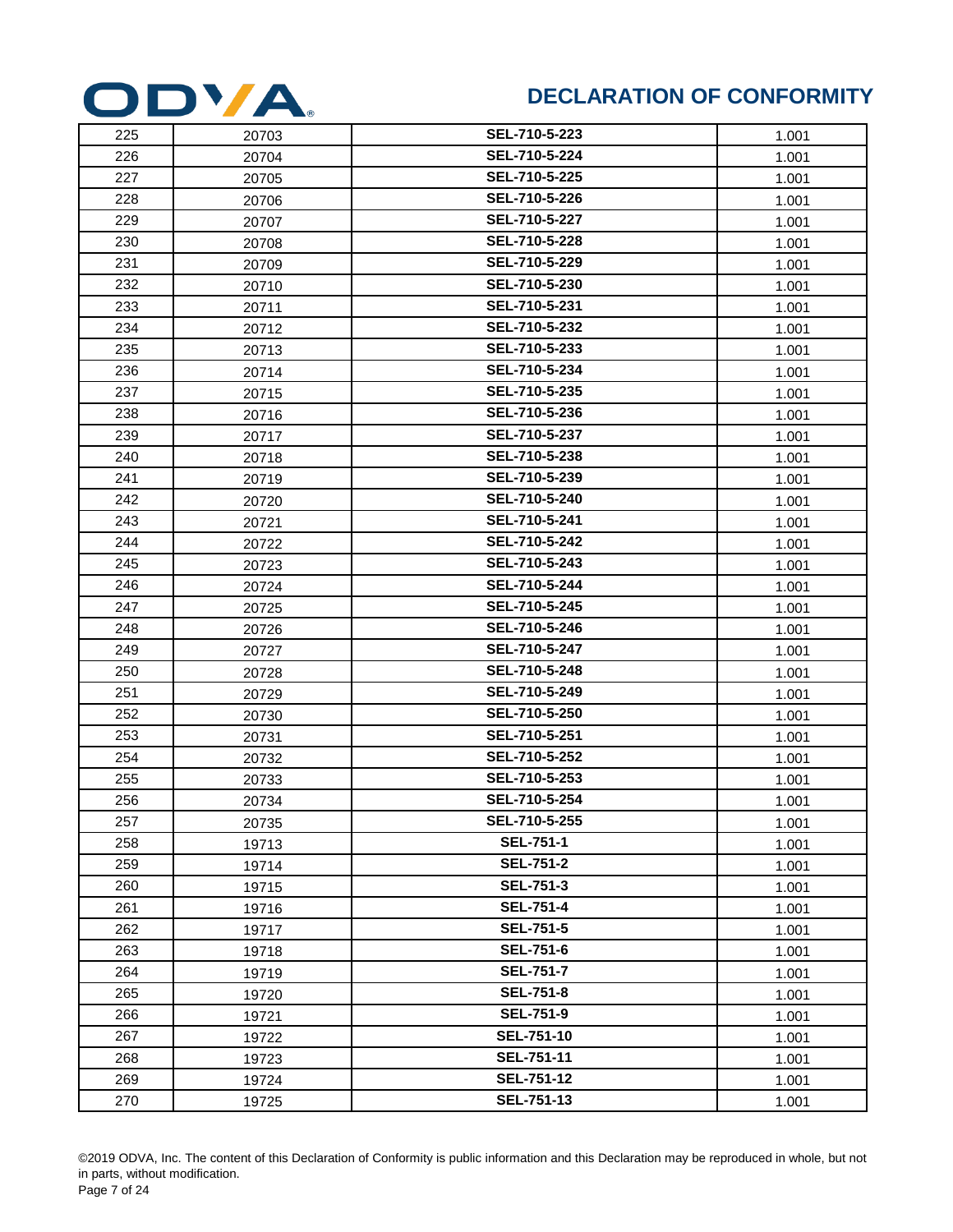

| 271 | 19726 | <b>SEL-751-14</b> | 1.001 |
|-----|-------|-------------------|-------|
| 272 | 19727 | <b>SEL-751-15</b> | 1.001 |
| 273 | 19728 | <b>SEL-751-16</b> | 1.001 |
| 274 | 19729 | <b>SEL-751-17</b> | 1.001 |
| 275 | 19730 | <b>SEL-751-18</b> | 1.001 |
| 276 | 19731 | <b>SEL-751-19</b> | 1.001 |
| 277 | 19732 | <b>SEL-751-20</b> | 1.001 |
| 278 | 19733 | <b>SEL-751-21</b> | 1.001 |
| 279 | 19734 | <b>SEL-751-22</b> | 1.001 |
| 280 | 19735 | <b>SEL-751-23</b> | 1.001 |
| 281 | 19736 | <b>SEL-751-24</b> | 1.001 |
| 282 | 19737 | <b>SEL-751-25</b> | 1.001 |
| 283 | 19738 | <b>SEL-751-26</b> | 1.001 |
| 284 | 19739 | <b>SEL-751-27</b> | 1.001 |
| 285 | 19740 | <b>SEL-751-28</b> | 1.001 |
| 286 | 19741 | <b>SEL-751-29</b> | 1.001 |
| 287 | 19742 | <b>SEL-751-30</b> | 1.001 |
| 288 | 19743 | <b>SEL-751-31</b> | 1.001 |
| 289 | 19744 | <b>SEL-751-32</b> | 1.001 |
| 290 | 19745 | <b>SEL-751-33</b> | 1.001 |
| 291 | 19746 | <b>SEL-751-34</b> | 1.001 |
| 292 | 19747 | <b>SEL-751-35</b> | 1.001 |
| 293 | 19748 | SEL-751-36        | 1.001 |
| 294 | 19749 | SEL-751-37        | 1.001 |
| 295 | 19750 | <b>SEL-751-38</b> | 1.001 |
| 296 | 19751 | <b>SEL-751-39</b> | 1.001 |
| 297 | 19752 | <b>SEL-751-40</b> | 1.001 |
| 298 | 19753 | <b>SEL-751-41</b> | 1.001 |
| 299 | 19754 | <b>SEL-751-42</b> | 1.001 |
| 300 | 19755 | <b>SEL-751-43</b> | 1.001 |
| 301 | 19756 | <b>SEL-751-44</b> | 1.001 |
| 302 | 19757 | <b>SEL-751-45</b> | 1.001 |
| 303 | 19758 | <b>SEL-751-46</b> | 1.001 |
| 304 | 19759 | <b>SEL-751-47</b> | 1.001 |
| 305 | 19760 | <b>SEL-751-48</b> | 1.001 |
| 306 | 19761 | <b>SEL-751-49</b> | 1.001 |
| 307 | 19762 | <b>SEL-751-50</b> | 1.001 |
| 308 | 19763 | SEL-751-51        | 1.001 |
| 309 | 19764 | SEL-751-52        | 1.001 |
| 310 | 19765 | <b>SEL-751-53</b> | 1.001 |
| 311 | 19766 | <b>SEL-751-54</b> | 1.001 |
| 312 | 19767 | <b>SEL-751-55</b> | 1.001 |
| 313 | 19768 | <b>SEL-751-56</b> | 1.001 |
| 314 | 19769 | <b>SEL-751-57</b> | 1.001 |
| 315 | 19770 | <b>SEL-751-58</b> | 1.001 |
| 316 | 19771 | <b>SEL-751-59</b> | 1.001 |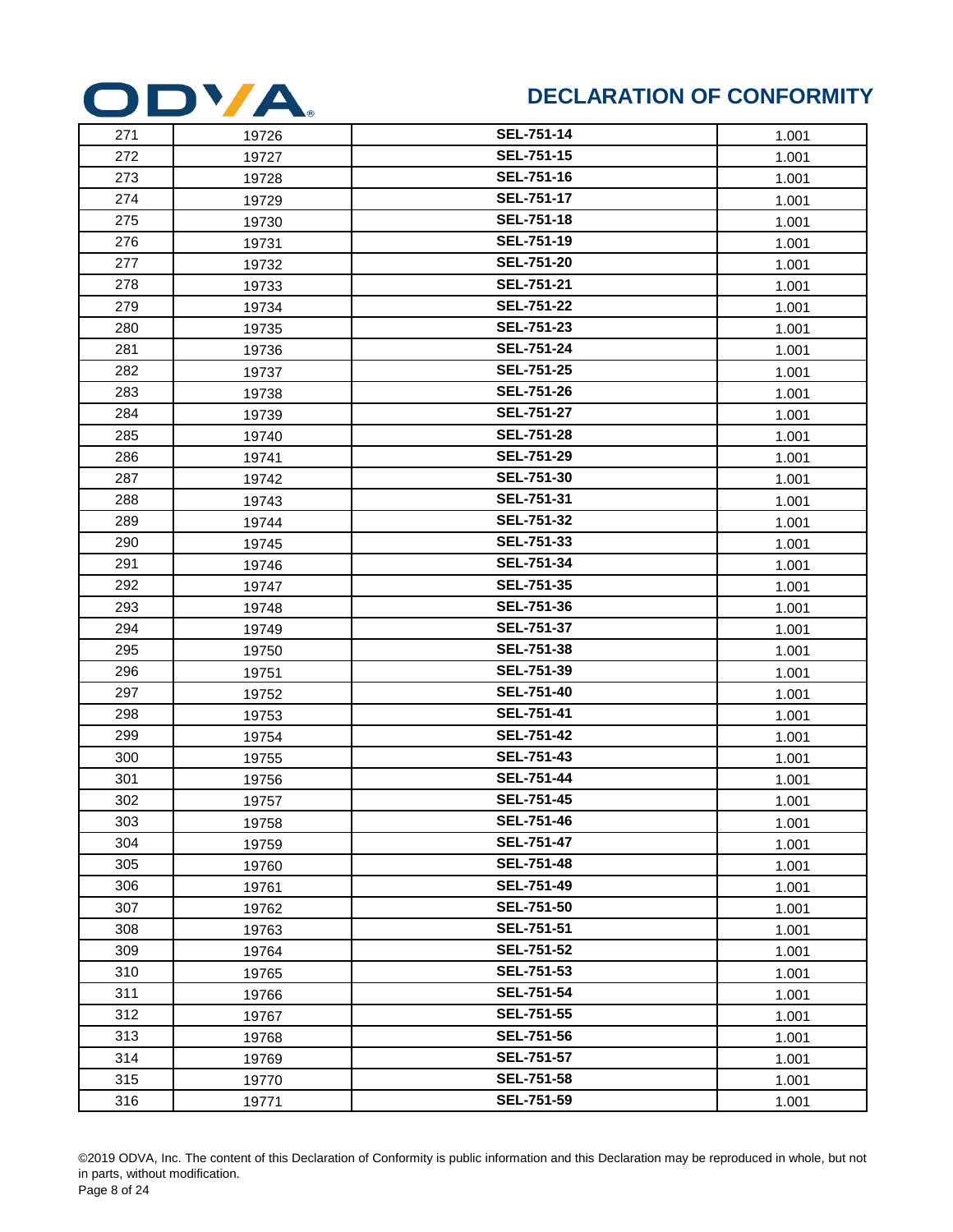

| 317 | 19772 | <b>SEL-751-60</b> | 1.001 |
|-----|-------|-------------------|-------|
| 318 | 19773 | SEL-751-61        | 1.001 |
| 319 | 19774 | <b>SEL-751-62</b> | 1.001 |
| 320 | 19775 | SEL-751-63        | 1.001 |
| 321 | 19776 | <b>SEL-751-64</b> | 1.001 |
| 322 | 19777 | SEL-751-65        | 1.001 |
| 323 | 19778 | SEL-751-66        | 1.001 |
| 324 | 19779 | <b>SEL-751-67</b> | 1.001 |
| 325 | 19780 | <b>SEL-751-68</b> | 1.001 |
| 326 | 19781 | SEL-751-69        | 1.001 |
| 327 | 19782 | <b>SEL-751-70</b> | 1.001 |
| 328 | 19783 | <b>SEL-751-71</b> | 1.001 |
| 329 | 19784 | <b>SEL-751-72</b> | 1.001 |
| 330 | 19785 | <b>SEL-751-73</b> | 1.001 |
| 331 | 19786 | <b>SEL-751-74</b> | 1.001 |
| 332 | 19787 | <b>SEL-751-75</b> | 1.001 |
| 333 | 19788 | <b>SEL-751-76</b> | 1.001 |
| 334 | 19789 | <b>SEL-751-77</b> | 1.001 |
| 335 | 19790 | <b>SEL-751-78</b> | 1.001 |
| 336 | 19791 | <b>SEL-751-79</b> | 1.001 |
| 337 | 19792 | <b>SEL-751-80</b> | 1.001 |
| 338 | 19793 | SEL-751-81        | 1.001 |
| 339 | 19794 | <b>SEL-751-82</b> | 1.001 |
| 340 | 19795 | SEL-751-83        | 1.001 |
| 341 | 19796 | <b>SEL-751-84</b> | 1.001 |
| 342 | 19797 | SEL-751-85        | 1.001 |
| 343 | 19798 | <b>SEL-751-86</b> | 1.001 |
| 344 | 19799 | SEL-751-87        | 1.001 |
| 345 | 19800 | SEL-751-88        | 1.001 |
| 346 | 19801 | SEL-751-89        | 1.001 |
| 347 | 19802 | <b>SEL-751-90</b> | 1.001 |
| 348 | 19803 | <b>SEL-751-91</b> | 1.001 |
| 349 | 19804 | <b>SEL-751-92</b> | 1.001 |
| 350 | 19805 | <b>SEL-751-93</b> | 1.001 |
| 351 | 19806 | <b>SEL-751-94</b> | 1.001 |
| 352 | 19807 | <b>SEL-751-95</b> | 1.001 |
| 353 | 19808 | <b>SEL-751-96</b> | 1.001 |
| 354 | 19809 | <b>SEL-751-97</b> | 1.001 |
| 355 | 19810 | SEL-751-98        | 1.001 |
| 356 | 19811 | <b>SEL-751-99</b> | 1.001 |
| 357 | 19812 | SEL-751-100       | 1.001 |
| 358 | 19813 | SEL-751-101       | 1.001 |
| 359 | 19814 | SEL-751-102       | 1.001 |
| 360 | 19815 | SEL-751-103       | 1.001 |
| 361 | 19816 | SEL-751-104       | 1.001 |
| 362 | 19817 | SEL-751-105       | 1.001 |
|     |       |                   |       |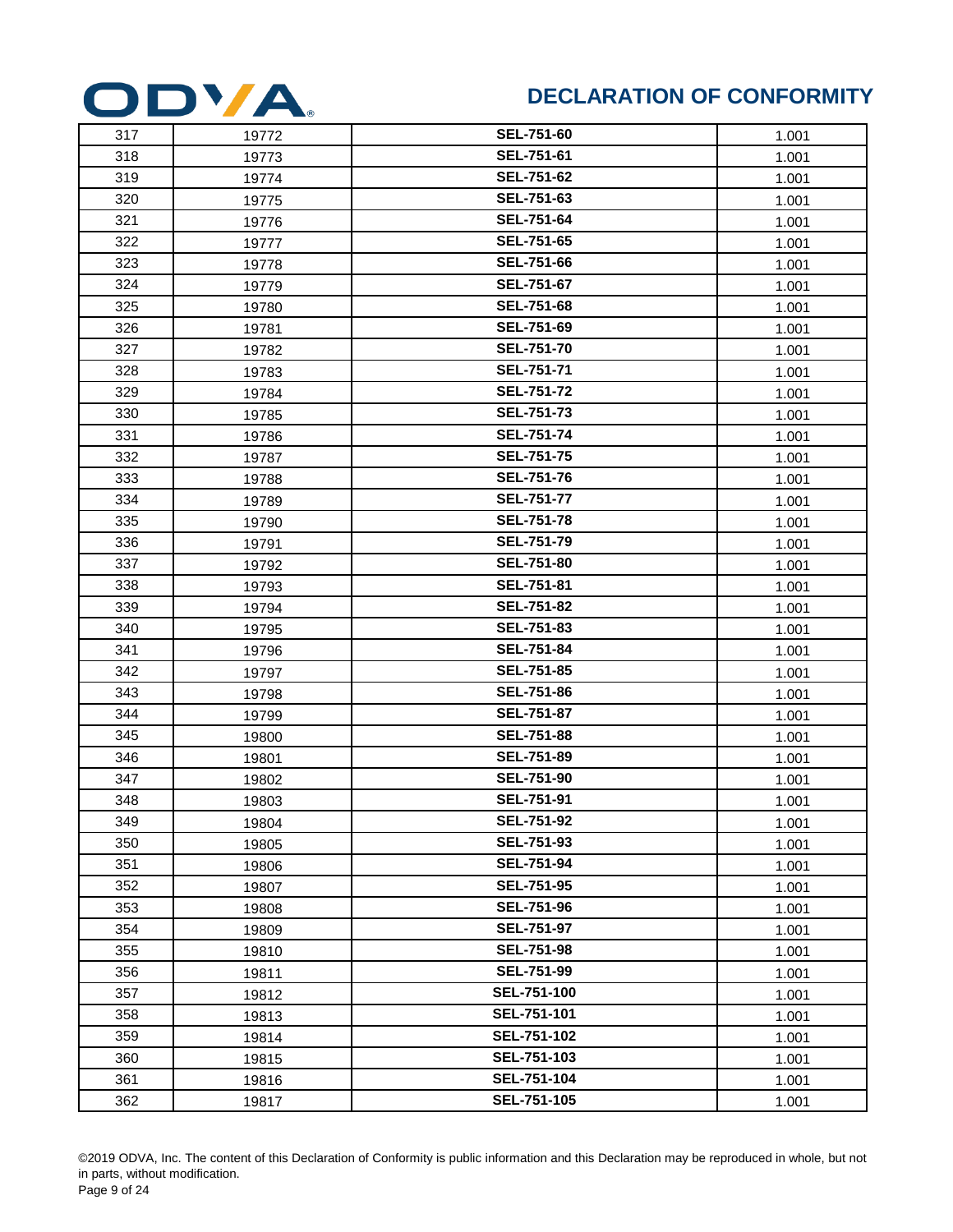

| 363 | 19818 | SEL-751-106        | 1.001 |
|-----|-------|--------------------|-------|
| 364 | 19819 | SEL-751-107        | 1.001 |
| 365 | 19820 | <b>SEL-751-108</b> | 1.001 |
| 366 | 19821 | SEL-751-109        | 1.001 |
| 367 | 19822 | SEL-751-110        | 1.001 |
| 368 | 19823 | SEL-751-111        | 1.001 |
| 369 | 19824 | SEL-751-112        | 1.001 |
| 370 | 19825 | SEL-751-113        | 1.001 |
| 371 | 19826 | SEL-751-114        | 1.001 |
| 372 | 19827 | SEL-751-115        | 1.001 |
| 373 | 19828 | SEL-751-116        | 1.001 |
| 374 | 19829 | SEL-751-117        | 1.001 |
| 375 | 19830 | SEL-751-118        | 1.001 |
| 376 | 19831 | SEL-751-119        | 1.001 |
| 377 | 19832 | SEL-751-120        | 1.001 |
| 378 | 19833 | SEL-751-121        | 1.001 |
| 379 | 19834 | SEL-751-122        | 1.001 |
| 380 | 19835 | SEL-751-123        | 1.001 |
| 381 | 19836 | SEL-751-124        | 1.001 |
| 382 | 19837 | SEL-751-125        | 1.001 |
| 383 | 19838 | SEL-751-126        | 1.001 |
| 384 | 19839 | SEL-751-127        | 1.001 |
| 385 | 19840 | SEL-751-128        | 1.001 |
| 386 | 19841 | SEL-751-129        | 1.001 |
| 387 | 19842 | SEL-751-130        | 1.001 |
| 388 | 19843 | SEL-751-131        | 1.001 |
| 389 | 19844 | SEL-751-132        | 1.001 |
| 390 | 19845 | SEL-751-133        | 1.001 |
| 391 | 19846 | SEL-751-134        | 1.001 |
| 392 | 19847 | SEL-751-135        | 1.001 |
| 393 | 19848 | SEL-751-136        | 1.001 |
| 394 | 19849 | SEL-751-137        | 1.001 |
| 395 | 19850 | SEL-751-138        | 1.001 |
| 396 | 19851 | SEL-751-139        | 1.001 |
| 397 | 19852 | <b>SEL-751-140</b> | 1.001 |
| 398 | 19853 | SEL-751-141        | 1.001 |
| 399 | 19854 | SEL-751-142        | 1.001 |
| 400 | 19855 | SEL-751-143        | 1.001 |
| 401 | 19856 | SEL-751-144        | 1.001 |
| 402 | 19857 | SEL-751-145        | 1.001 |
| 403 | 19858 | SEL-751-146        | 1.001 |
| 404 | 19859 | SEL-751-147        | 1.001 |
| 405 | 19860 | SEL-751-148        | 1.001 |
| 406 | 19861 | SEL-751-149        | 1.001 |
| 407 | 19862 | SEL-751-150        | 1.001 |
| 408 | 19863 | SEL-751-151        | 1.001 |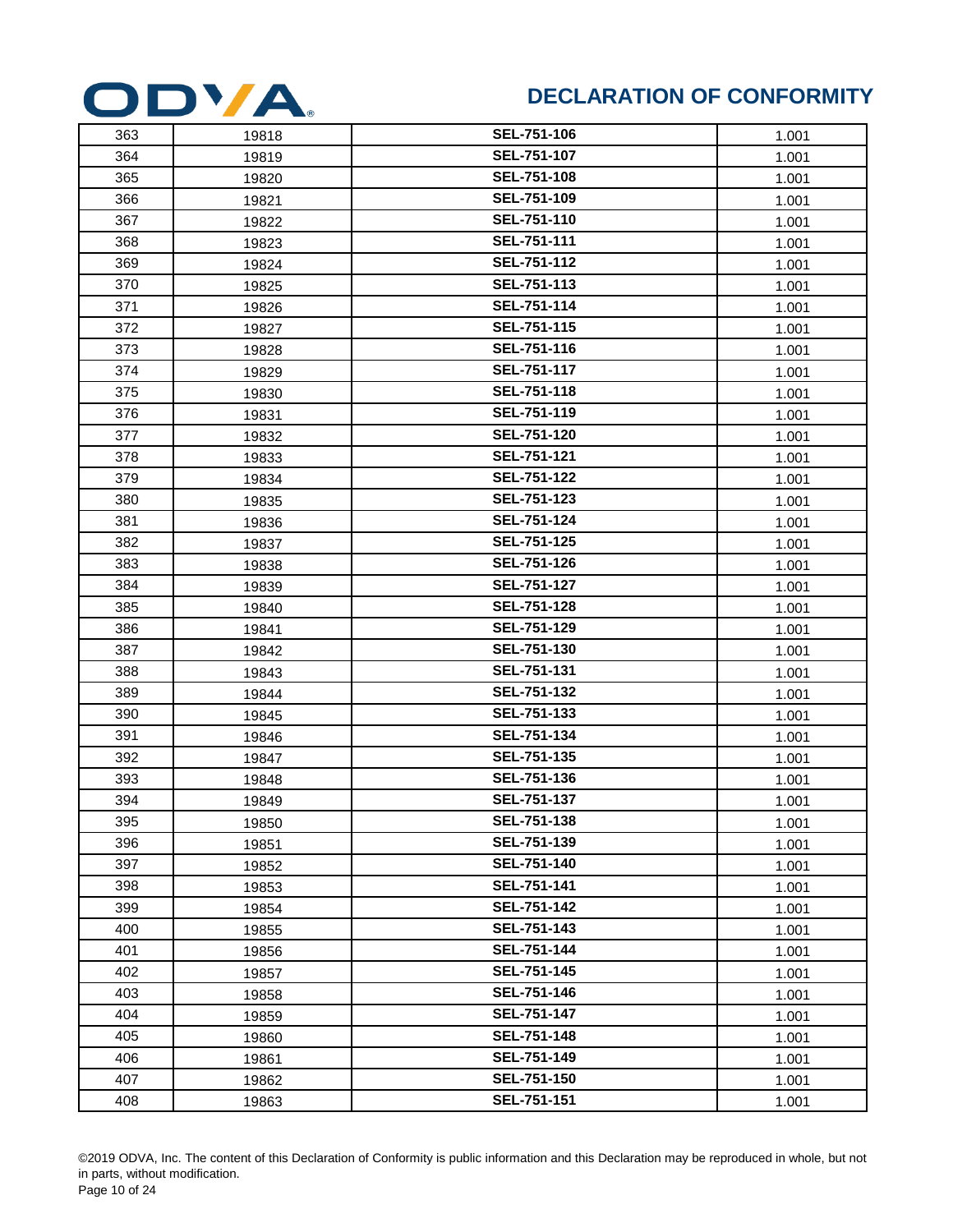

| 409 | 19864 | SEL-751-152        | 1.001 |
|-----|-------|--------------------|-------|
| 410 | 19865 | SEL-751-153        | 1.001 |
| 411 | 19866 | <b>SEL-751-154</b> | 1.001 |
| 412 | 19867 | SEL-751-155        | 1.001 |
| 413 | 19868 | SEL-751-156        | 1.001 |
| 414 | 19869 | SEL-751-157        | 1.001 |
| 415 | 19870 | SEL-751-158        | 1.001 |
| 416 | 19871 | SEL-751-159        | 1.001 |
| 417 | 19872 | SEL-751-160        | 1.001 |
| 418 | 19873 | SEL-751-161        | 1.001 |
| 419 | 19874 | SEL-751-162        | 1.001 |
| 420 | 19875 | SEL-751-163        | 1.001 |
| 421 | 19876 | SEL-751-164        | 1.001 |
| 422 | 19877 | SEL-751-165        | 1.001 |
| 423 | 19878 | SEL-751-166        | 1.001 |
| 424 | 19879 | SEL-751-167        | 1.001 |
| 425 | 19880 | SEL-751-168        | 1.001 |
| 426 | 19881 | SEL-751-169        | 1.001 |
| 427 | 19882 | SEL-751-170        | 1.001 |
| 428 | 19883 | SEL-751-171        | 1.001 |
| 429 | 19884 | SEL-751-172        | 1.001 |
| 430 | 19885 | SEL-751-173        | 1.001 |
| 431 | 19886 | <b>SEL-751-174</b> | 1.001 |
| 432 | 19887 | SEL-751-175        | 1.001 |
| 433 | 19888 | SEL-751-176        | 1.001 |
| 434 | 19889 | SEL-751-177        | 1.001 |
| 435 | 19890 | SEL-751-178        | 1.001 |
| 436 | 19891 | <b>SEL-751-179</b> | 1.001 |
| 437 | 19892 | SEL-751-180        | 1.001 |
| 438 | 19893 | SEL-751-181        | 1.001 |
| 439 | 19894 | SEL-751-182        | 1.001 |
| 440 | 19895 | SEL-751-183        | 1.001 |
| 441 | 19896 | SEL-751-184        | 1.001 |
| 442 | 19897 | SEL-751-185        | 1.001 |
| 443 | 19898 | SEL-751-186        | 1.001 |
| 444 | 19899 | SEL-751-187        | 1.001 |
| 445 | 19900 | SEL-751-188        | 1.001 |
| 446 | 19901 | SEL-751-189        | 1.001 |
| 447 | 19902 | SEL-751-190        | 1.001 |
| 448 | 19903 | SEL-751-191        | 1.001 |
| 449 | 19904 | SEL-751-192        | 1.001 |
| 450 | 19905 | SEL-751-193        | 1.001 |
| 451 | 19906 | SEL-751-194        | 1.001 |
| 452 | 19907 | SEL-751-195        | 1.001 |
| 453 | 19908 | SEL-751-196        | 1.001 |
| 454 | 19909 | SEL-751-197        | 1.001 |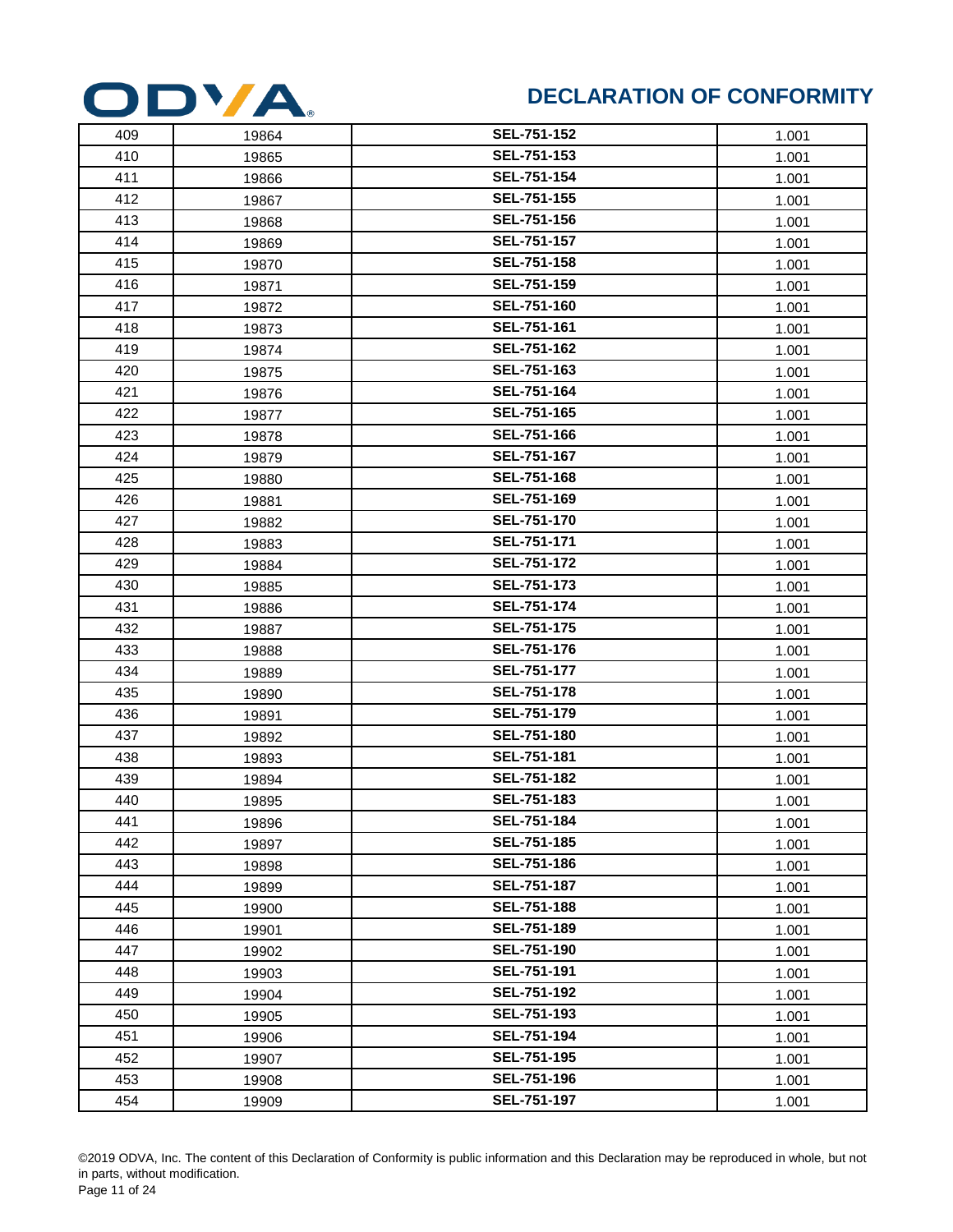

| 455 | 19910 | <b>SEL-751-198</b> | 1.001 |
|-----|-------|--------------------|-------|
| 456 | 19911 | SEL-751-199        | 1.001 |
| 457 | 19912 | SEL-751-200        | 1.001 |
| 458 | 19913 | SEL-751-201        | 1.001 |
| 459 | 19914 | SEL-751-202        | 1.001 |
| 460 | 19915 | <b>SEL-751-203</b> | 1.001 |
| 461 | 19916 | SEL-751-204        | 1.001 |
| 462 | 19917 | <b>SEL-751-205</b> | 1.001 |
| 463 | 19918 | <b>SEL-751-206</b> | 1.001 |
| 464 | 19919 | SEL-751-207        | 1.001 |
| 465 | 19920 | SEL-751-208        | 1.001 |
| 466 | 19921 | SEL-751-209        | 1.001 |
| 467 | 19922 | SEL-751-210        | 1.001 |
| 468 | 19923 | SEL-751-211        | 1.001 |
| 469 | 19924 | SEL-751-212        | 1.001 |
| 470 | 19925 | <b>SEL-751-213</b> | 1.001 |
| 471 | 19926 | SEL-751-214        | 1.001 |
| 472 | 19927 | SEL-751-215        | 1.001 |
| 473 | 19928 | SEL-751-216        | 1.001 |
| 474 | 19929 | SEL-751-217        | 1.001 |
| 475 | 19930 | SEL-751-218        | 1.001 |
| 476 | 19931 | SEL-751-219        | 1.001 |
| 477 | 19932 | <b>SEL-751-220</b> | 1.001 |
| 478 | 19933 | SEL-751-221        | 1.001 |
| 479 | 19934 | SEL-751-222        | 1.001 |
| 480 | 19935 | SEL-751-223        | 1.001 |
| 481 | 19936 | SEL-751-224        | 1.001 |
| 482 | 19937 | SEL-751-225        | 1.001 |
| 483 | 19938 | SEL-751-226        | 1.001 |
| 484 | 19939 | SEL-751-227        | 1.001 |
| 485 | 19940 | SEL-751-228        | 1.001 |
| 486 | 19941 | SEL-751-229        | 1.001 |
| 487 | 19942 | SEL-751-230        | 1.001 |
| 488 | 19943 | SEL-751-231        | 1.001 |
| 489 | 19944 | SEL-751-232        | 1.001 |
| 490 | 19945 | SEL-751-233        | 1.001 |
| 491 | 19946 | SEL-751-234        | 1.001 |
| 492 | 19947 | SEL-751-235        | 1.001 |
| 493 | 19948 | SEL-751-236        | 1.001 |
| 494 | 19949 | SEL-751-237        | 1.001 |
| 495 | 19950 | SEL-751-238        | 1.001 |
| 496 | 19951 | SEL-751-239        | 1.001 |
| 497 | 19952 | SEL-751-240        | 1.001 |
| 498 | 19953 | SEL-751-241        | 1.001 |
| 499 | 19954 | SEL-751-242        | 1.001 |
| 500 | 19955 | SEL-751-243        | 1.001 |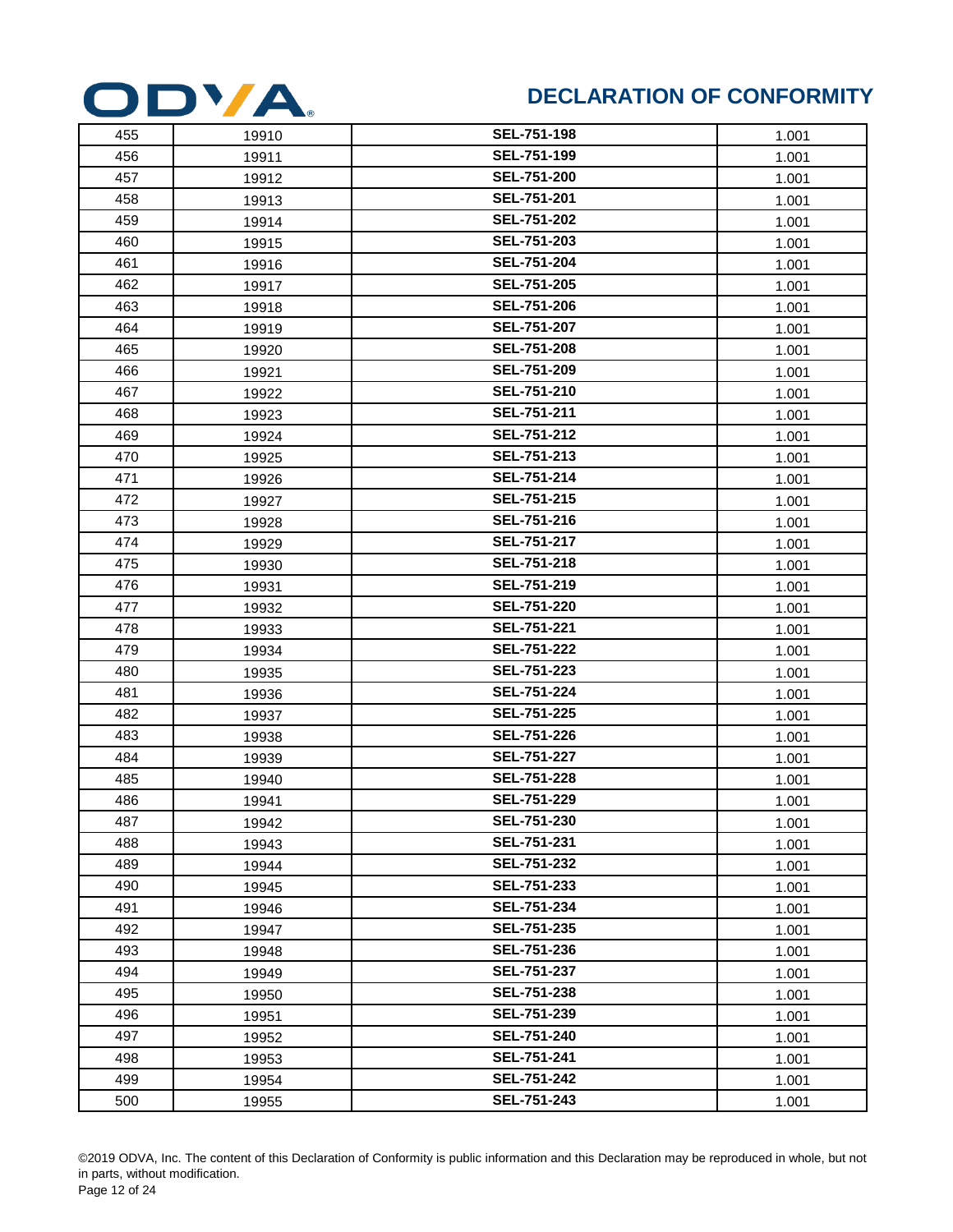

| 501 | 19956 | <b>SEL-751-244</b> | 1.001 |
|-----|-------|--------------------|-------|
| 502 | 19957 | SEL-751-245        | 1.001 |
| 503 | 19958 | SEL-751-246        | 1.001 |
| 504 | 19959 | SEL-751-247        | 1.001 |
| 505 | 19960 | SEL-751-248        | 1.001 |
| 506 | 19961 | SEL-751-249        | 1.001 |
| 507 | 19962 | SEL-751-250        | 1.001 |
| 508 | 19963 | SEL-751-251        | 1.001 |
| 509 | 19964 | SEL-751-252        | 1.001 |
| 510 | 19965 | SEL-751-253        | 1.001 |
| 511 | 19966 | SEL-751-254        | 1.001 |
| 512 | 19967 | SEL-751-255        | 1.001 |
| 513 | 20224 | <b>SEL-787-4-0</b> | 1.001 |
| 514 | 20225 | SEL-787-4-1        | 1.001 |
| 515 | 20226 | SEL-787-4-2        | 1.001 |
| 516 | 20227 | SEL-787-4-3        | 1.001 |
| 517 | 20228 | <b>SEL-787-4-4</b> | 1.001 |
| 518 | 20229 | <b>SEL-787-4-5</b> | 1.001 |
| 519 | 20230 | SEL-787-4-6        | 1.001 |
| 520 | 20231 | SEL-787-4-7        | 1.001 |
| 521 | 20232 | <b>SEL-787-4-8</b> | 1.001 |
| 522 | 20233 | <b>SEL-787-4-9</b> | 1.001 |
| 523 | 20234 | SEL-787-4-10       | 1.001 |
| 524 | 20235 | SEL-787-4-11       | 1.001 |
| 525 | 20236 | SEL-787-4-12       | 1.001 |
| 526 | 20237 | SEL-787-4-13       | 1.001 |
| 527 | 20238 | SEL-787-4-14       | 1.001 |
| 528 | 20239 | SEL-787-4-15       | 1.001 |
| 529 | 20240 | SEL-787-4-16       | 1.001 |
| 530 | 20241 | SEL-787-4-17       | 1.001 |
| 531 | 20242 | SEL-787-4-18       | 1.001 |
| 532 | 20243 | SEL-787-4-19       | 1.001 |
| 533 | 20244 | SEL-787-4-20       | 1.001 |
| 534 | 20245 | SEL-787-4-21       | 1.001 |
| 535 | 20246 | SEL-787-4-22       | 1.001 |
| 536 | 20247 | SEL-787-4-23       | 1.001 |
| 537 | 20248 | SEL-787-4-24       | 1.001 |
| 538 | 20249 | SEL-787-4-25       | 1.001 |
| 539 | 20250 | SEL-787-4-26       | 1.001 |
| 540 | 20251 | SEL-787-4-27       | 1.001 |
| 541 | 20252 | SEL-787-4-28       | 1.001 |
| 542 | 20253 | SEL-787-4-29       | 1.001 |
| 543 | 20254 | SEL-787-4-30       | 1.001 |
| 544 | 20255 | SEL-787-4-31       | 1.001 |
| 545 | 20256 | SEL-787-4-32       | 1.001 |
| 546 | 20257 | SEL-787-4-33       | 1.001 |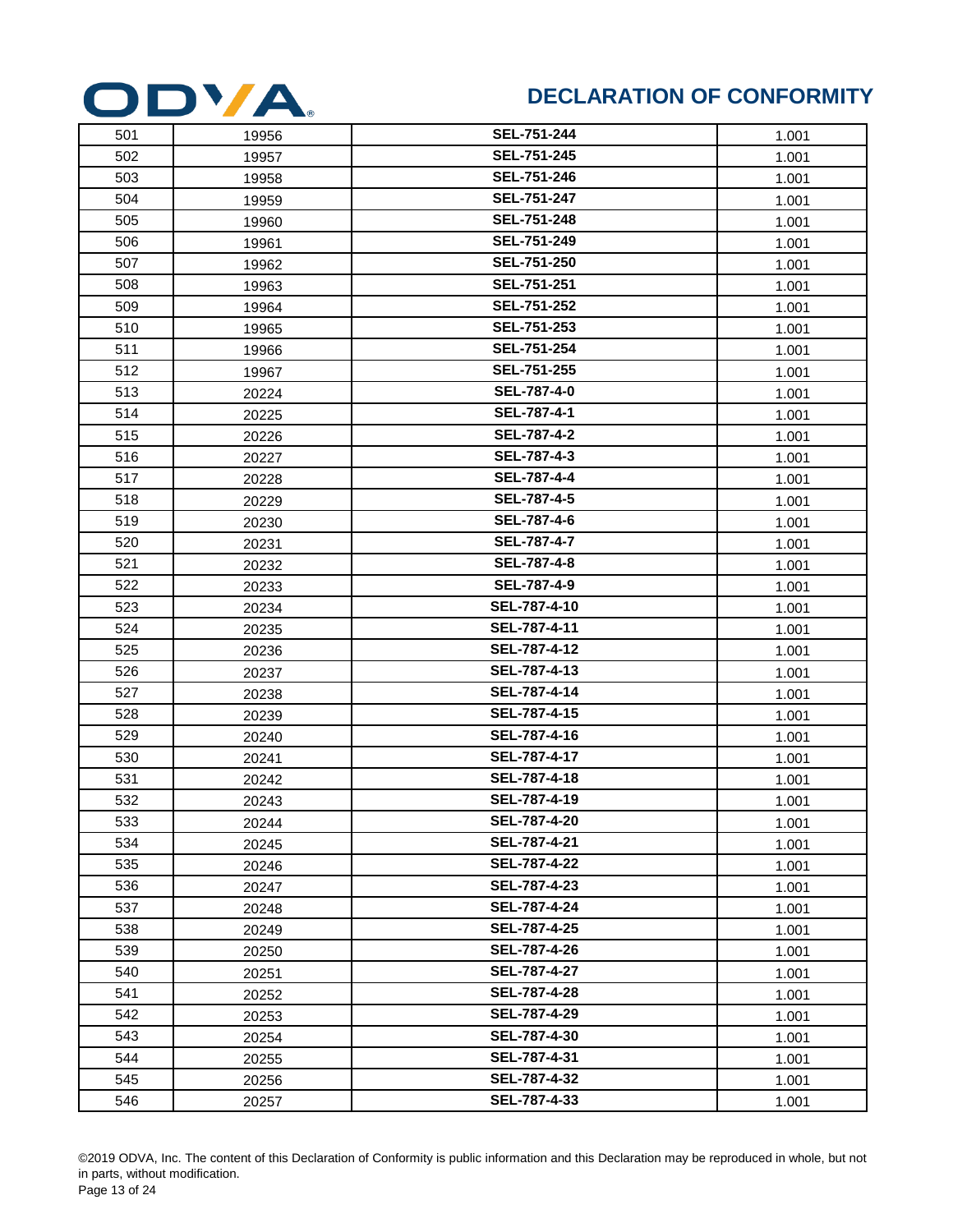

| 547 | 20258 | SEL-787-4-34        | 1.001 |
|-----|-------|---------------------|-------|
| 548 | 20259 | SEL-787-4-35        | 1.001 |
| 549 | 20260 | SEL-787-4-36        | 1.001 |
| 550 | 20261 | SEL-787-4-37        | 1.001 |
| 551 | 20262 | SEL-787-4-38        | 1.001 |
| 552 | 20263 | SEL-787-4-39        | 1.001 |
| 553 | 20264 | SEL-787-4-40        | 1.001 |
| 554 | 20265 | SEL-787-4-41        | 1.001 |
| 555 | 20266 | SEL-787-4-42        | 1.001 |
| 556 | 20267 | SEL-787-4-43        | 1.001 |
| 557 | 20268 | SEL-787-4-44        | 1.001 |
| 558 | 20269 | SEL-787-4-45        | 1.001 |
| 559 | 20270 | SEL-787-4-46        | 1.001 |
| 560 | 20271 | SEL-787-4-47        | 1.001 |
| 561 | 20272 | SEL-787-4-48        | 1.001 |
| 562 | 20273 | SEL-787-4-49        | 1.001 |
| 563 | 20274 | SEL-787-4-50        | 1.001 |
| 564 | 20275 | SEL-787-4-51        | 1.001 |
| 565 | 20276 | SEL-787-4-52        | 1.001 |
| 566 | 20277 | SEL-787-4-53        | 1.001 |
| 567 | 20278 | SEL-787-4-54        | 1.001 |
| 568 | 20279 | SEL-787-4-55        | 1.001 |
| 569 | 20280 | SEL-787-4-56        | 1.001 |
| 570 | 20281 | SEL-787-4-57        | 1.001 |
| 571 | 20282 | SEL-787-4-58        | 1.001 |
| 572 | 20283 | SEL-787-4-59        | 1.001 |
| 573 | 20284 | SEL-787-4-60        | 1.001 |
| 574 | 20285 | SEL-787-4-61        | 1.001 |
| 575 | 20286 | SEL-787-4-62        | 1.001 |
| 576 | 20287 | SEL-787-4-63        | 1.001 |
| 577 | 20288 | SEL-787-4-64        | 1.001 |
| 578 | 20289 | SEL-787-4-65        | 1.001 |
| 579 | 20290 | SEL-787-4-66        | 1.001 |
| 580 | 20291 | SEL-787-4-67        | 1.001 |
| 581 | 20292 | SEL-787-4-68        | 1.001 |
| 582 | 20293 | SEL-787-4-69        | 1.001 |
| 583 | 20294 | SEL-787-4-70        | 1.001 |
| 584 | 20295 | SEL-787-4-71        | 1.001 |
| 585 | 20296 | SEL-787-4-72        | 1.001 |
| 586 | 20297 | SEL-787-4-73        | 1.001 |
| 587 | 20298 | SEL-787-4-74        | 1.001 |
| 588 | 20299 | SEL-787-4-75        | 1.001 |
| 589 | 20300 | SEL-787-4-76        | 1.001 |
| 590 | 20301 | SEL-787-4-77        | 1.001 |
| 591 | 20302 | <b>SEL-787-4-78</b> | 1.001 |
| 592 | 20303 | SEL-787-4-79        | 1.001 |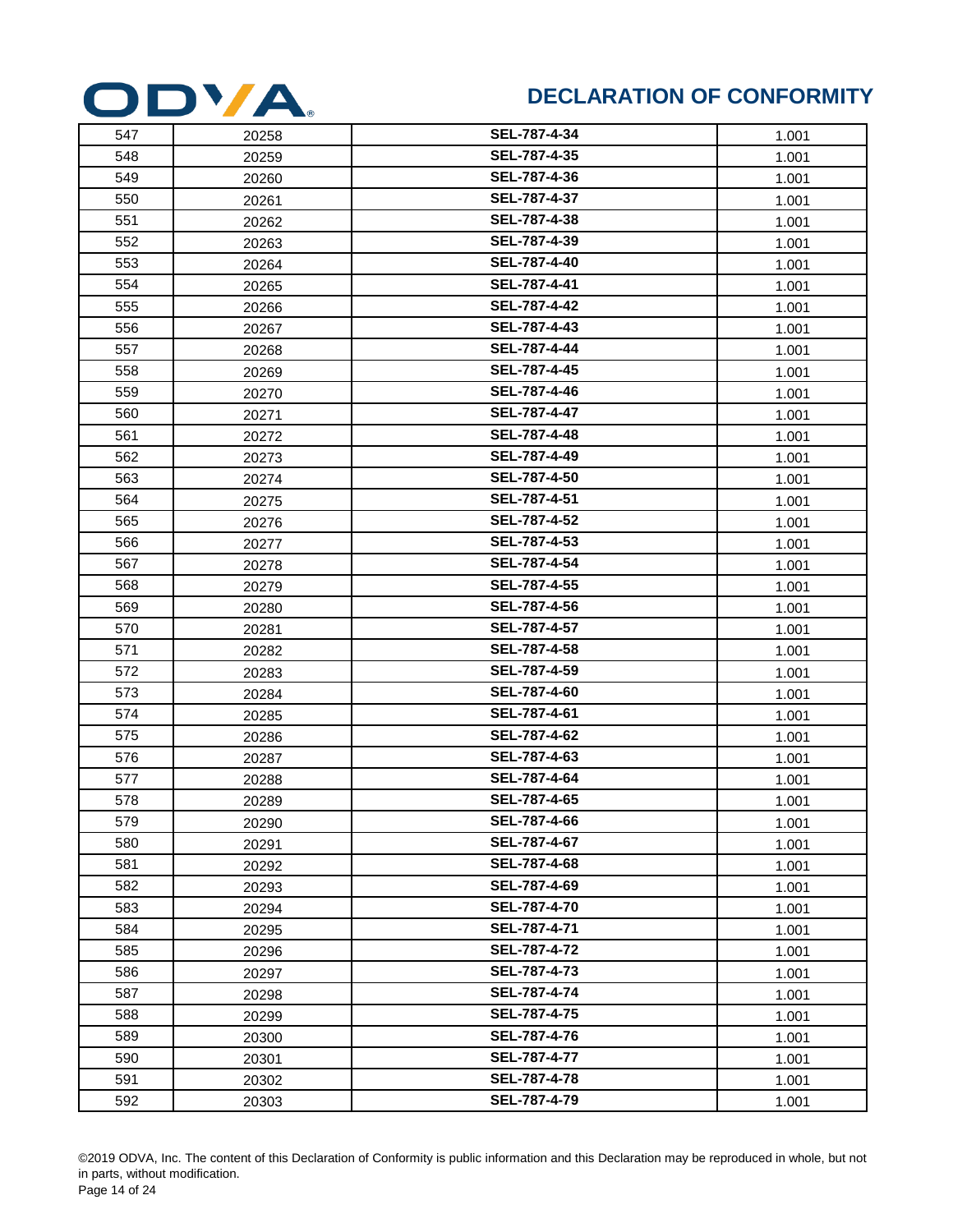

| 593 | 20304 | <b>SEL-787-4-80</b> | 1.001 |
|-----|-------|---------------------|-------|
| 594 | 20305 | SEL-787-4-81        | 1.001 |
| 595 | 20306 | SEL-787-4-82        | 1.001 |
| 596 | 20307 | SEL-787-4-83        | 1.001 |
| 597 | 20308 | SEL-787-4-84        | 1.001 |
| 598 | 20309 | SEL-787-4-85        | 1.001 |
| 599 | 20310 | SEL-787-4-86        | 1.001 |
| 600 | 20311 | SEL-787-4-87        | 1.001 |
| 601 | 20312 | SEL-787-4-88        | 1.001 |
| 602 | 20313 | SEL-787-4-89        | 1.001 |
| 603 | 20314 | <b>SEL-787-4-90</b> | 1.001 |
| 604 | 20315 | SEL-787-4-91        | 1.001 |
| 605 | 20316 | SEL-787-4-92        | 1.001 |
| 606 | 20317 | SEL-787-4-93        | 1.001 |
| 607 | 20318 | SEL-787-4-94        | 1.001 |
| 608 | 20319 | SEL-787-4-95        | 1.001 |
| 609 | 20320 | SEL-787-4-96        | 1.001 |
| 610 | 20321 | SEL-787-4-97        | 1.001 |
| 611 | 20322 | SEL-787-4-98        | 1.001 |
| 612 | 20323 | SEL-787-4-99        | 1.001 |
| 613 | 20324 | SEL-787-4-100       | 1.001 |
| 614 | 20325 | SEL-787-4-101       | 1.001 |
| 615 | 20326 | SEL-787-4-102       | 1.001 |
| 616 | 20327 | SEL-787-4-103       | 1.001 |
| 617 | 20328 | SEL-787-4-104       | 1.001 |
| 618 | 20329 | SEL-787-4-105       | 1.001 |
| 619 | 20330 | SEL-787-4-106       | 1.001 |
| 620 | 20331 | SEL-787-4-107       | 1.001 |
| 621 | 20332 | SEL-787-4-108       | 1.001 |
| 622 | 20333 | SEL-787-4-109       | 1.001 |
| 623 | 20334 | SEL-787-4-110       | 1.001 |
| 624 | 20335 | SEL-787-4-111       | 1.001 |
| 625 | 20336 | SEL-787-4-112       | 1.001 |
| 626 | 20337 | SEL-787-4-113       | 1.001 |
| 627 | 20338 | SEL-787-4-114       | 1.001 |
| 628 | 20339 | SEL-787-4-115       | 1.001 |
| 629 | 20340 | SEL-787-4-116       | 1.001 |
| 630 | 20341 | SEL-787-4-117       | 1.001 |
| 631 | 20342 | SEL-787-4-118       | 1.001 |
| 632 | 20343 | SEL-787-4-119       | 1.001 |
| 633 | 20344 | SEL-787-4-120       | 1.001 |
| 634 | 20345 | SEL-787-4-121       | 1.001 |
| 635 | 20346 | SEL-787-4-122       | 1.001 |
| 636 | 20347 | SEL-787-4-123       | 1.001 |
| 637 | 20348 | SEL-787-4-124       | 1.001 |
| 638 | 20349 | SEL-787-4-125       | 1.001 |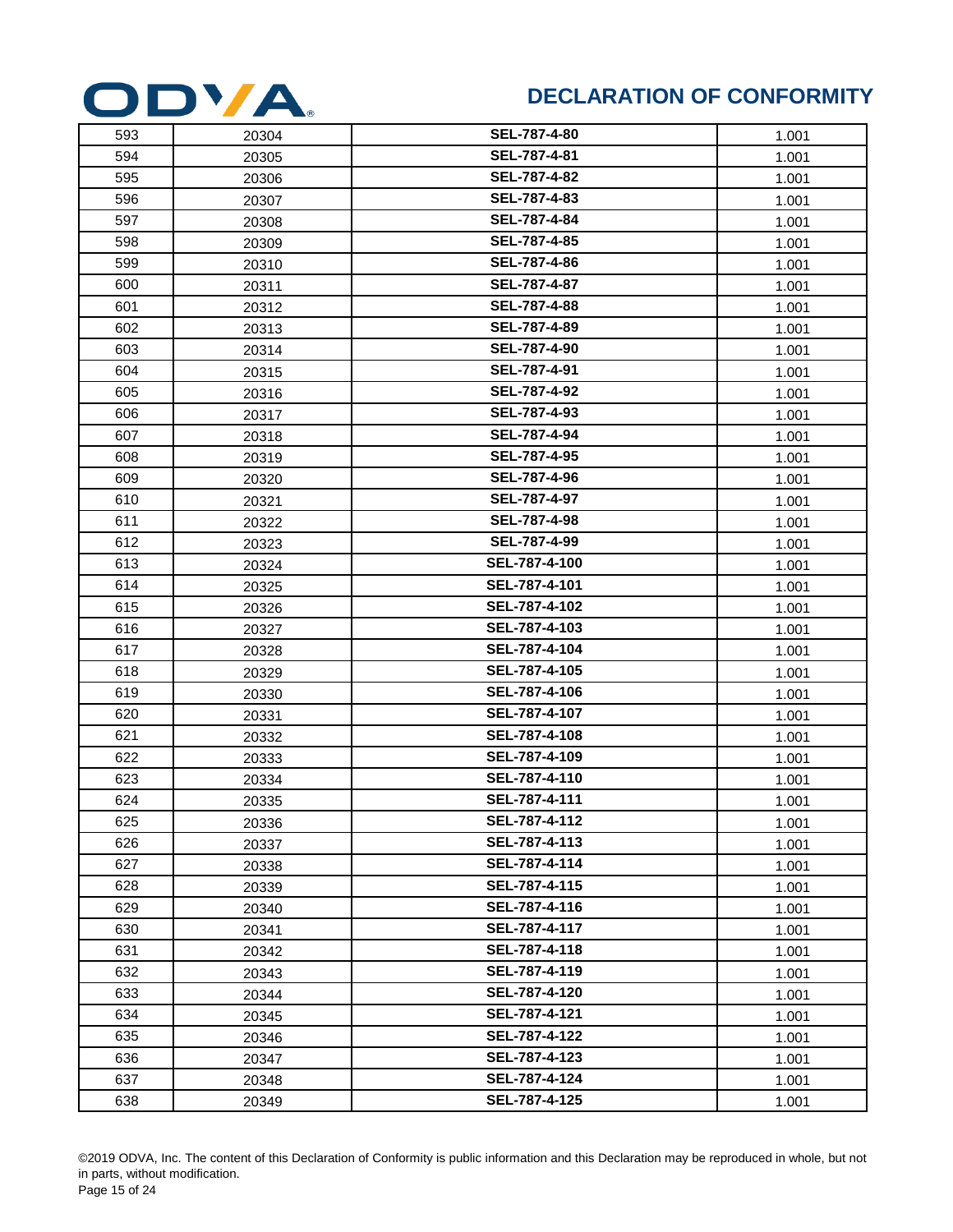

| 639 | 20350 | SEL-787-4-126 | 1.001 |
|-----|-------|---------------|-------|
| 640 | 20351 | SEL-787-4-127 | 1.001 |
| 641 | 20352 | SEL-787-4-128 | 1.001 |
| 642 | 20353 | SEL-787-4-129 | 1.001 |
| 643 | 20354 | SEL-787-4-130 | 1.001 |
| 644 | 20355 | SEL-787-4-131 | 1.001 |
| 645 | 20356 | SEL-787-4-132 | 1.001 |
| 646 | 20357 | SEL-787-4-133 | 1.001 |
| 647 | 20358 | SEL-787-4-134 | 1.001 |
| 648 | 20359 | SEL-787-4-135 | 1.001 |
| 649 | 20360 | SEL-787-4-136 | 1.001 |
| 650 | 20361 | SEL-787-4-137 | 1.001 |
| 651 | 20362 | SEL-787-4-138 | 1.001 |
| 652 | 20363 | SEL-787-4-139 | 1.001 |
| 653 | 20364 | SEL-787-4-140 | 1.001 |
| 654 | 20365 | SEL-787-4-141 | 1.001 |
| 655 | 20366 | SEL-787-4-142 | 1.001 |
| 656 | 20367 | SEL-787-4-143 | 1.001 |
| 657 | 20368 | SEL-787-4-144 | 1.001 |
| 658 | 20369 | SEL-787-4-145 | 1.001 |
| 659 | 20370 | SEL-787-4-146 | 1.001 |
| 660 | 20371 | SEL-787-4-147 | 1.001 |
| 661 | 20372 | SEL-787-4-148 | 1.001 |
| 662 | 20373 | SEL-787-4-149 | 1.001 |
| 663 | 20374 | SEL-787-4-150 | 1.001 |
| 664 | 20375 | SEL-787-4-151 | 1.001 |
| 665 | 20376 | SEL-787-4-152 | 1.001 |
| 666 | 20377 | SEL-787-4-153 | 1.001 |
| 667 | 20378 | SEL-787-4-154 | 1.001 |
| 668 | 20379 | SEL-787-4-155 | 1.001 |
| 669 | 20380 | SEL-787-4-156 | 1.001 |
| 670 | 20381 | SEL-787-4-157 | 1.001 |
| 671 | 20382 | SEL-787-4-158 | 1.001 |
| 672 | 20383 | SEL-787-4-159 | 1.001 |
| 673 | 20384 | SEL-787-4-160 | 1.001 |
| 674 | 20385 | SEL-787-4-161 | 1.001 |
| 675 | 20386 | SEL-787-4-162 | 1.001 |
| 676 | 20387 | SEL-787-4-163 | 1.001 |
| 677 | 20388 | SEL-787-4-164 | 1.001 |
| 678 | 20389 | SEL-787-4-165 | 1.001 |
| 679 | 20390 | SEL-787-4-166 | 1.001 |
| 680 | 20391 | SEL-787-4-167 | 1.001 |
| 681 | 20392 | SEL-787-4-168 | 1.001 |
| 682 | 20393 | SEL-787-4-169 | 1.001 |
| 683 | 20394 | SEL-787-4-170 | 1.001 |
| 684 | 20395 | SEL-787-4-171 | 1.001 |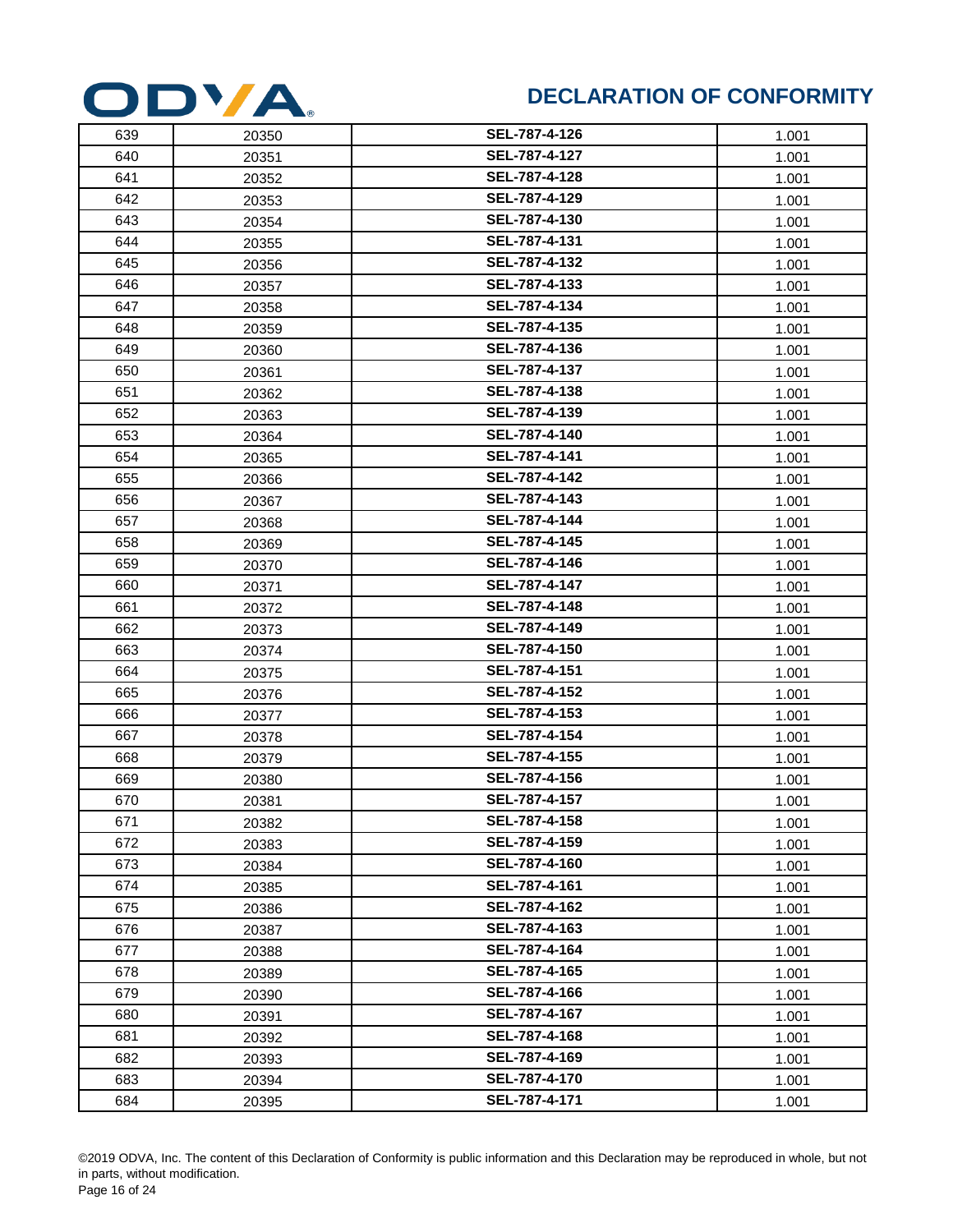

| 685 | 20396 | SEL-787-4-172 | 1.001 |
|-----|-------|---------------|-------|
| 686 | 20397 | SEL-787-4-173 | 1.001 |
| 687 | 20398 | SEL-787-4-174 | 1.001 |
| 688 | 20399 | SEL-787-4-175 | 1.001 |
| 689 | 20400 | SEL-787-4-176 | 1.001 |
| 690 | 20401 | SEL-787-4-177 | 1.001 |
| 691 | 20402 | SEL-787-4-178 | 1.001 |
| 692 | 20403 | SEL-787-4-179 | 1.001 |
| 693 | 20404 | SEL-787-4-180 | 1.001 |
| 694 | 20405 | SEL-787-4-181 | 1.001 |
| 695 | 20406 | SEL-787-4-182 | 1.001 |
| 696 | 20407 | SEL-787-4-183 | 1.001 |
| 697 | 20408 | SEL-787-4-184 | 1.001 |
| 698 | 20409 | SEL-787-4-185 | 1.001 |
| 699 | 20410 | SEL-787-4-186 | 1.001 |
| 700 | 20411 | SEL-787-4-187 | 1.001 |
| 701 | 20412 | SEL-787-4-188 | 1.001 |
| 702 | 20413 | SEL-787-4-189 | 1.001 |
| 703 | 20414 | SEL-787-4-190 | 1.001 |
| 704 | 20415 | SEL-787-4-191 | 1.001 |
| 705 | 20416 | SEL-787-4-192 | 1.001 |
| 706 | 20417 | SEL-787-4-193 | 1.001 |
| 707 | 20418 | SEL-787-4-194 | 1.001 |
| 708 | 20419 | SEL-787-4-195 | 1.001 |
| 709 | 20420 | SEL-787-4-196 | 1.001 |
| 710 | 20421 | SEL-787-4-197 | 1.001 |
| 711 | 20422 | SEL-787-4-198 | 1.001 |
| 712 | 20423 | SEL-787-4-199 | 1.001 |
| 713 | 20424 | SEL-787-4-200 | 1.001 |
| 714 | 20425 | SEL-787-4-201 | 1.001 |
| 715 | 20426 | SEL-787-4-202 | 1.001 |
| 716 | 20427 | SEL-787-4-203 | 1.001 |
| 717 | 20428 | SEL-787-4-204 | 1.001 |
| 718 | 20429 | SEL-787-4-205 | 1.001 |
| 719 | 20430 | SEL-787-4-206 | 1.001 |
| 720 | 20431 | SEL-787-4-207 | 1.001 |
| 721 | 20432 | SEL-787-4-208 | 1.001 |
| 722 | 20433 | SEL-787-4-209 | 1.001 |
| 723 | 20434 | SEL-787-4-210 | 1.001 |
| 724 | 20435 | SEL-787-4-211 | 1.001 |
| 725 | 20436 | SEL-787-4-212 | 1.001 |
| 726 | 20437 | SEL-787-4-213 | 1.001 |
| 727 | 20438 | SEL-787-4-214 | 1.001 |
| 728 | 20439 | SEL-787-4-215 | 1.001 |
| 729 | 20440 | SEL-787-4-216 | 1.001 |
| 730 | 20441 | SEL-787-4-217 | 1.001 |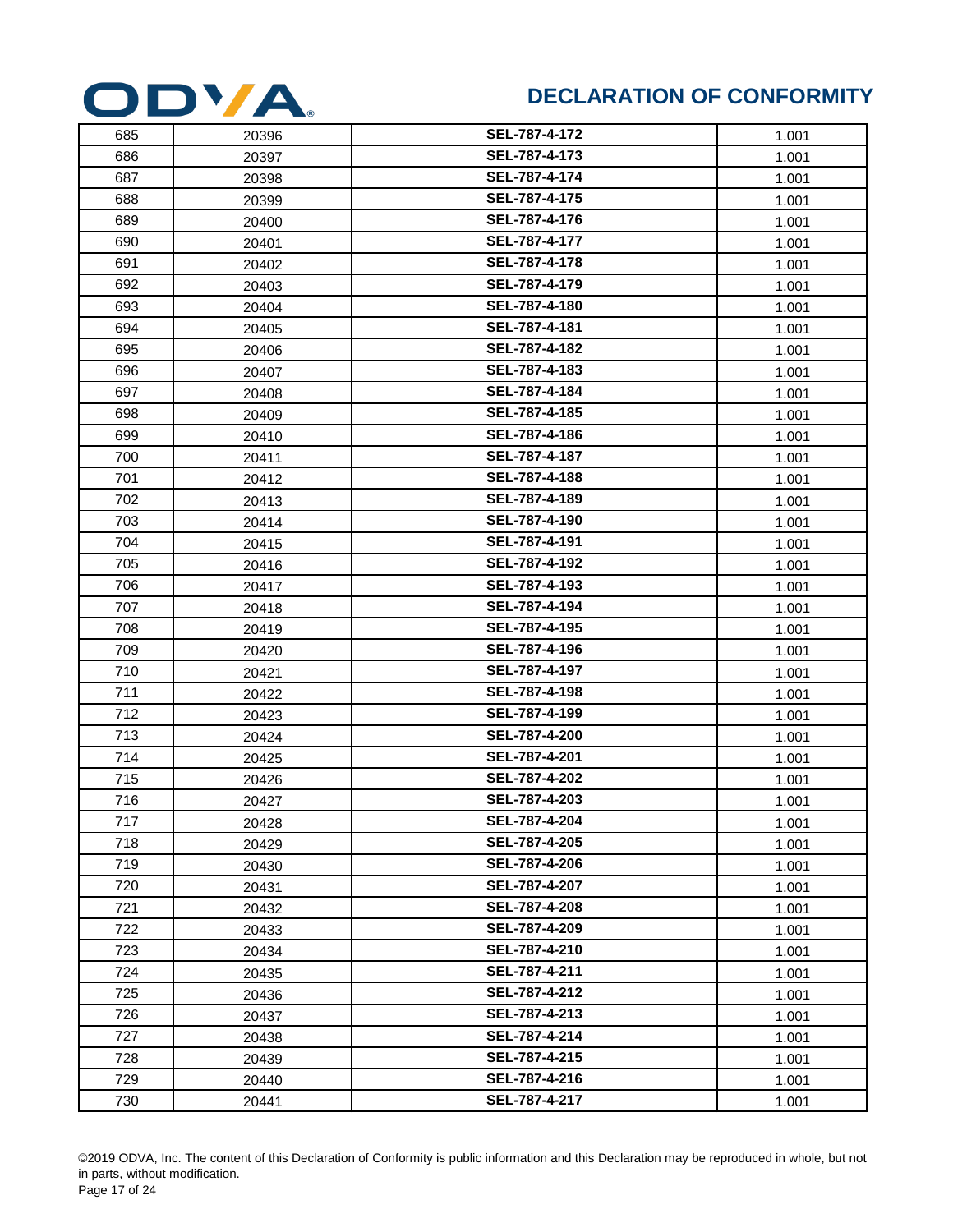

| 731 | 20442 | SEL-787-4-218     | 1.001 |
|-----|-------|-------------------|-------|
| 732 | 20443 | SEL-787-4-219     | 1.001 |
| 733 | 20444 | SEL-787-4-220     | 1.001 |
| 734 | 20445 | SEL-787-4-221     | 1.001 |
| 735 | 20446 | SEL-787-4-222     | 1.001 |
| 736 | 20447 | SEL-787-4-223     | 1.001 |
| 737 | 20448 | SEL-787-4-224     | 1.001 |
| 738 | 20449 | SEL-787-4-225     | 1.001 |
| 739 | 20450 | SEL-787-4-226     | 1.001 |
| 740 | 20451 | SEL-787-4-227     | 1.001 |
| 741 | 20452 | SEL-787-4-228     | 1.001 |
| 742 | 20453 | SEL-787-4-229     | 1.001 |
| 743 | 20454 | SEL-787-4-230     | 1.001 |
| 744 | 20455 | SEL-787-4-231     | 1.001 |
| 745 | 20456 | SEL-787-4-232     | 1.001 |
| 746 | 20457 | SEL-787-4-233     | 1.001 |
| 747 | 20458 | SEL-787-4-234     | 1.001 |
| 748 | 20459 | SEL-787-4-235     | 1.001 |
| 749 | 20460 | SEL-787-4-236     | 1.001 |
| 750 | 20461 | SEL-787-4-237     | 1.001 |
| 751 | 20462 | SEL-787-4-238     | 1.001 |
| 752 | 20463 | SEL-787-4-239     | 1.001 |
| 753 | 20464 | SEL-787-4-240     | 1.001 |
| 754 | 20465 | SEL-787-4-241     | 1.001 |
| 755 | 20466 | SEL-787-4-242     | 1.001 |
| 756 | 20467 | SEL-787-4-243     | 1.001 |
| 757 | 20468 | SEL-787-4-244     | 1.001 |
| 758 | 20469 | SEL-787-4-245     | 1.001 |
| 759 | 20470 | SEL-787-4-246     | 1.001 |
| 760 | 20471 | SEL-787-4-247     | 1.001 |
| 761 | 20472 | SEL-787-4-248     | 1.001 |
| 762 | 20473 | SEL-787-4-249     | 1.001 |
| 763 | 20474 | SEL-787-4-250     | 1.001 |
| 764 | 20475 | SEL-787-4-251     | 1.001 |
| 765 | 20476 | SEL-787-4-252     | 1.001 |
| 766 | 20477 | SEL-787-4-253     | 1.001 |
| 767 | 20478 | SEL-787-4-254     | 1.001 |
| 768 | 20479 | SEL-787-4-255     | 1.001 |
| 769 | 18944 | <b>SEL-700G-0</b> | 1.001 |
| 770 | 18945 | <b>SEL-700G-1</b> | 1.001 |
| 771 | 18946 | <b>SEL-700G-2</b> | 1.001 |
| 772 | 18947 | <b>SEL-700G-3</b> | 1.001 |
| 773 | 18948 | <b>SEL-700G-4</b> | 1.001 |
| 774 | 18949 | <b>SEL-700G-5</b> | 1.001 |
| 775 | 18950 | <b>SEL-700G-6</b> | 1.001 |
| 776 | 18951 | <b>SEL-700G-7</b> | 1.001 |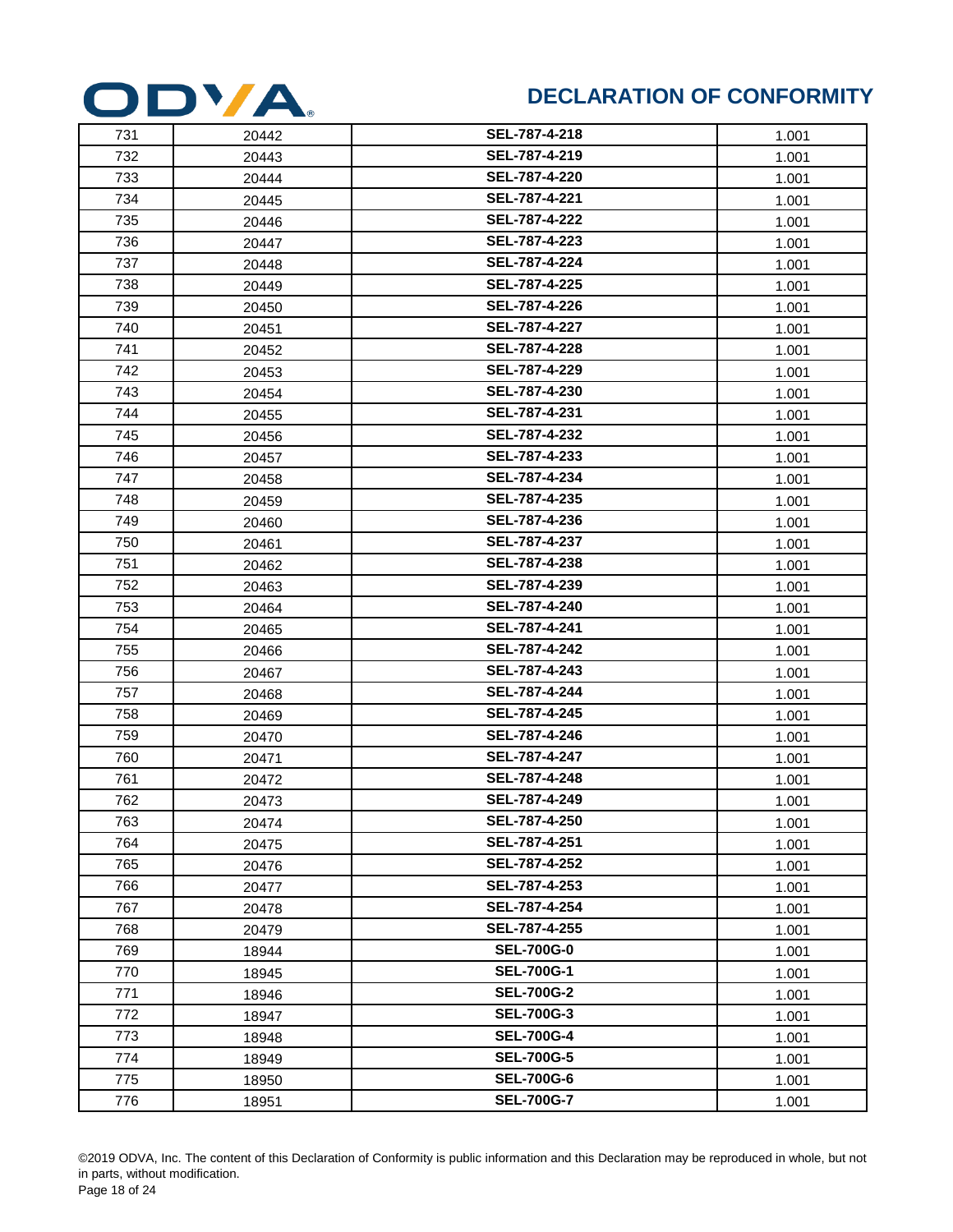

| 777 | 18952 | <b>SEL-700G-8</b>  | 1.001 |
|-----|-------|--------------------|-------|
| 778 | 18953 | <b>SEL-700G-9</b>  | 1.001 |
| 779 | 18954 | <b>SEL-700G-10</b> | 1.001 |
| 780 | 18955 | <b>SEL-700G-11</b> | 1.001 |
| 781 | 18956 | <b>SEL-700G-12</b> | 1.001 |
| 782 | 18957 | <b>SEL-700G-13</b> | 1.001 |
| 783 | 18958 | <b>SEL-700G-14</b> | 1.001 |
| 784 | 18959 | <b>SEL-700G-15</b> | 1.001 |
| 785 | 18960 | <b>SEL-700G-16</b> | 1.001 |
| 786 | 18961 | <b>SEL-700G-17</b> | 1.001 |
| 787 | 18962 | <b>SEL-700G-18</b> | 1.001 |
| 788 | 18963 | <b>SEL-700G-19</b> | 1.001 |
| 789 | 18964 | <b>SEL-700G-20</b> | 1.001 |
| 790 | 18965 | <b>SEL-700G-21</b> | 1.001 |
| 791 | 18966 | <b>SEL-700G-22</b> | 1.001 |
| 792 | 18967 | <b>SEL-700G-23</b> | 1.001 |
| 793 | 18968 | <b>SEL-700G-24</b> | 1.001 |
| 794 | 18969 | <b>SEL-700G-25</b> | 1.001 |
| 795 | 18970 | <b>SEL-700G-26</b> | 1.001 |
| 796 | 18971 | <b>SEL-700G-27</b> | 1.001 |
| 797 | 18972 | <b>SEL-700G-28</b> | 1.001 |
| 798 | 18973 | <b>SEL-700G-29</b> | 1.001 |
| 799 | 18974 | <b>SEL-700G-30</b> | 1.001 |
| 800 | 18975 | <b>SEL-700G-31</b> | 1.001 |
| 801 | 18976 | <b>SEL-700G-32</b> | 1.001 |
| 802 | 18977 | <b>SEL-700G-33</b> | 1.001 |
| 803 | 18978 | <b>SEL-700G-34</b> | 1.001 |
| 804 | 18979 | <b>SEL-700G-35</b> | 1.001 |
| 805 | 18980 | <b>SEL-700G-36</b> | 1.001 |
| 806 | 18981 | <b>SEL-700G-37</b> | 1.001 |
| 807 | 18982 | <b>SEL-700G-38</b> | 1.001 |
| 808 | 18983 | <b>SEL-700G-39</b> | 1.001 |
| 809 | 18984 | <b>SEL-700G-40</b> | 1.001 |
| 810 | 18985 | <b>SEL-700G-41</b> | 1.001 |
| 811 | 18986 | <b>SEL-700G-42</b> | 1.001 |
| 812 | 18987 | <b>SEL-700G-43</b> | 1.001 |
| 813 | 18988 | <b>SEL-700G-44</b> | 1.001 |
| 814 | 18989 | <b>SEL-700G-45</b> | 1.001 |
| 815 | 18990 | <b>SEL-700G-46</b> | 1.001 |
| 816 | 18991 | <b>SEL-700G-47</b> | 1.001 |
| 817 | 18992 | <b>SEL-700G-48</b> | 1.001 |
| 818 | 18993 | <b>SEL-700G-49</b> | 1.001 |
| 819 | 18994 | <b>SEL-700G-50</b> | 1.001 |
| 820 | 18995 | <b>SEL-700G-51</b> | 1.001 |
| 821 | 18996 | <b>SEL-700G-52</b> | 1.001 |
| 822 | 18997 | <b>SEL-700G-53</b> | 1.001 |
|     |       |                    |       |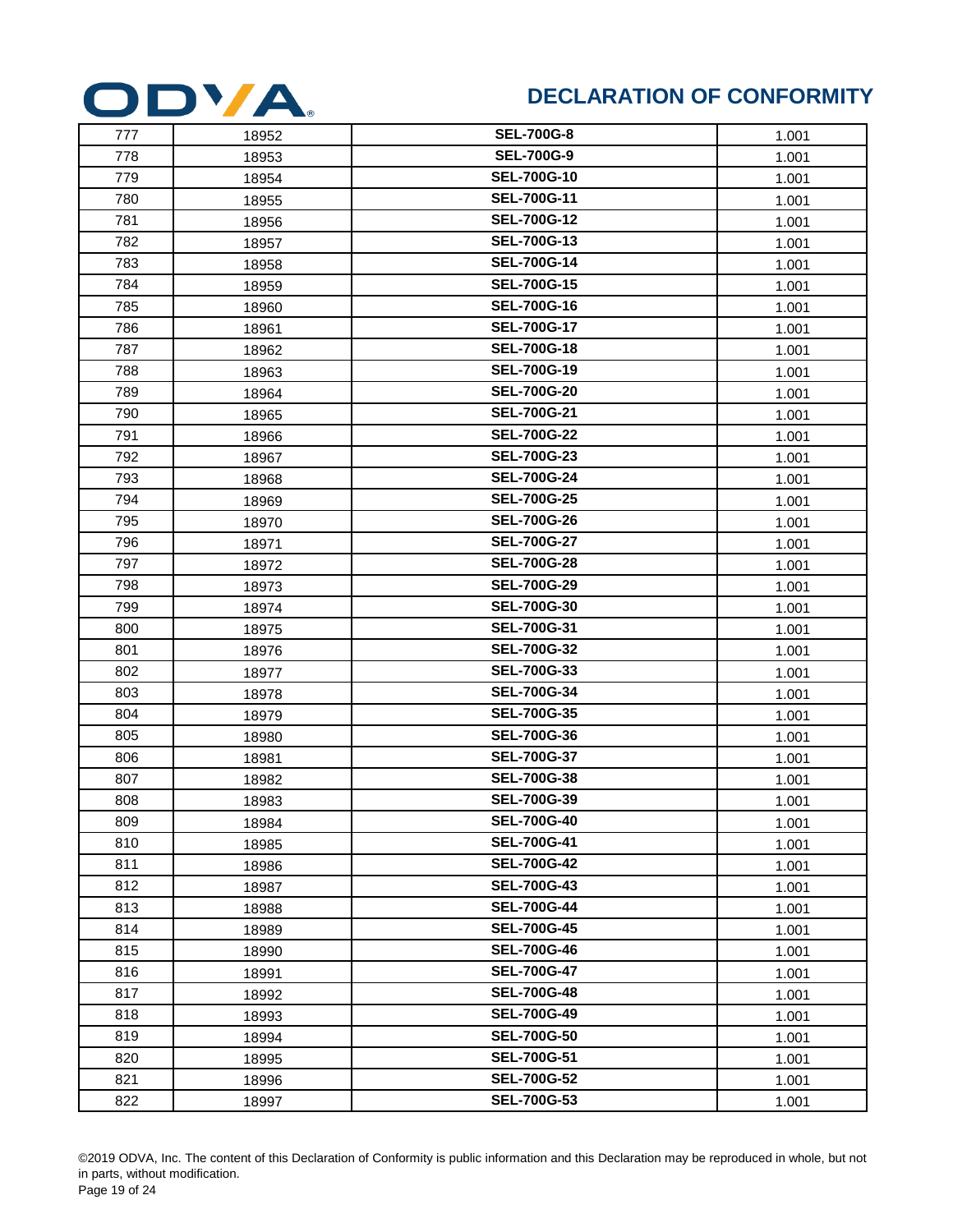

| 823 | 18998 | <b>SEL-700G-54</b> | 1.001 |
|-----|-------|--------------------|-------|
| 824 | 18999 | <b>SEL-700G-55</b> | 1.001 |
| 825 | 19000 | <b>SEL-700G-56</b> | 1.001 |
| 826 | 19001 | <b>SEL-700G-57</b> | 1.001 |
| 827 | 19002 | <b>SEL-700G-58</b> | 1.001 |
| 828 | 19003 | <b>SEL-700G-59</b> | 1.001 |
| 829 | 19004 | <b>SEL-700G-60</b> | 1.001 |
| 830 | 19005 | <b>SEL-700G-61</b> | 1.001 |
| 831 | 19006 | <b>SEL-700G-62</b> | 1.001 |
| 832 | 19007 | <b>SEL-700G-63</b> | 1.001 |
| 833 | 19008 | <b>SEL-700G-64</b> | 1.001 |
| 834 | 19009 | <b>SEL-700G-65</b> | 1.001 |
| 835 | 19010 | <b>SEL-700G-66</b> | 1.001 |
| 836 | 19011 | <b>SEL-700G-67</b> | 1.001 |
| 837 | 19012 | <b>SEL-700G-68</b> | 1.001 |
| 838 | 19013 | <b>SEL-700G-69</b> | 1.001 |
| 839 | 19014 | <b>SEL-700G-70</b> | 1.001 |
| 840 | 19015 | <b>SEL-700G-71</b> | 1.001 |
| 841 | 19016 | <b>SEL-700G-72</b> | 1.001 |
| 842 | 19017 | <b>SEL-700G-73</b> | 1.001 |
| 843 | 19018 | <b>SEL-700G-74</b> | 1.001 |
| 844 | 19019 | <b>SEL-700G-75</b> | 1.001 |
| 845 | 19020 | <b>SEL-700G-76</b> | 1.001 |
| 846 | 19021 | <b>SEL-700G-77</b> | 1.001 |
| 847 | 19022 | <b>SEL-700G-78</b> | 1.001 |
| 848 | 19023 | <b>SEL-700G-79</b> | 1.001 |
| 849 | 19024 | <b>SEL-700G-80</b> | 1.001 |
| 850 | 19025 | <b>SEL-700G-81</b> | 1.001 |
| 851 | 19026 | <b>SEL-700G-82</b> | 1.001 |
| 852 | 19027 | <b>SEL-700G-83</b> | 1.001 |
| 853 | 19028 | <b>SEL-700G-84</b> | 1.001 |
| 854 | 19029 | <b>SEL-700G-85</b> | 1.001 |
| 855 | 19030 | <b>SEL-700G-86</b> | 1.001 |
| 856 | 19031 | <b>SEL-700G-87</b> | 1.001 |
| 857 | 19032 | <b>SEL-700G-88</b> | 1.001 |
| 858 | 19033 | <b>SEL-700G-89</b> | 1.001 |
| 859 | 19034 | <b>SEL-700G-90</b> | 1.001 |
| 860 | 19035 | <b>SEL-700G-91</b> | 1.001 |
| 861 | 19036 | <b>SEL-700G-92</b> | 1.001 |
| 862 | 19037 | <b>SEL-700G-93</b> | 1.001 |
| 863 | 19038 | <b>SEL-700G-94</b> | 1.001 |
| 864 | 19039 | <b>SEL-700G-95</b> | 1.001 |
| 865 | 19040 | <b>SEL-700G-96</b> | 1.001 |
| 866 | 19041 | <b>SEL-700G-97</b> | 1.001 |
| 867 | 19042 | <b>SEL-700G-98</b> | 1.001 |
| 868 | 19043 | <b>SEL-700G-99</b> | 1.001 |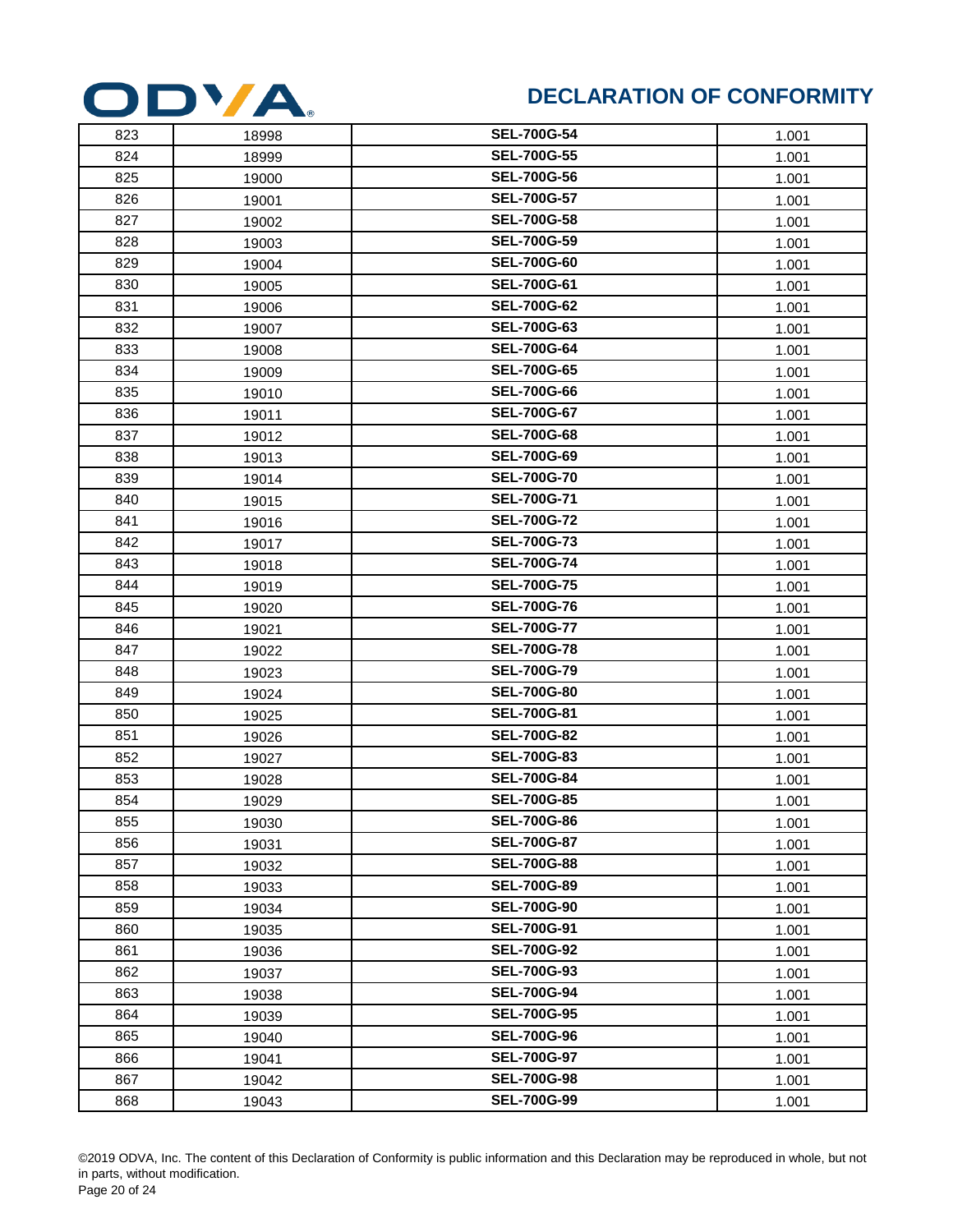

| 869 | 19044 | <b>SEL-700G-100</b> | 1.001 |
|-----|-------|---------------------|-------|
| 870 | 19045 | SEL-700G-101        | 1.001 |
| 871 | 19046 | SEL-700G-102        | 1.001 |
| 872 | 19047 | SEL-700G-103        | 1.001 |
| 873 | 19048 | SEL-700G-104        | 1.001 |
| 874 | 19049 | <b>SEL-700G-105</b> | 1.001 |
| 875 | 19050 | SEL-700G-106        | 1.001 |
| 876 | 19051 | SEL-700G-107        | 1.001 |
| 877 | 19052 | SEL-700G-108        | 1.001 |
| 878 | 19053 | SEL-700G-109        | 1.001 |
| 879 | 19054 | SEL-700G-110        | 1.001 |
| 880 | 19055 | SEL-700G-111        | 1.001 |
| 881 | 19056 | <b>SEL-700G-112</b> | 1.001 |
| 882 | 19057 | SEL-700G-113        | 1.001 |
| 883 | 19058 | SEL-700G-114        | 1.001 |
| 884 | 19059 | <b>SEL-700G-115</b> | 1.001 |
| 885 | 19060 | <b>SEL-700G-116</b> | 1.001 |
| 886 | 19061 | SEL-700G-117        | 1.001 |
| 887 | 19062 | <b>SEL-700G-118</b> | 1.001 |
| 888 | 19063 | SEL-700G-119        | 1.001 |
| 889 | 19064 | <b>SEL-700G-120</b> | 1.001 |
| 890 | 19065 | SEL-700G-121        | 1.001 |
| 891 | 19066 | <b>SEL-700G-122</b> | 1.001 |
| 892 | 19067 | SEL-700G-123        | 1.001 |
| 893 | 19068 | SEL-700G-124        | 1.001 |
| 894 | 19069 | <b>SEL-700G-125</b> | 1.001 |
| 895 | 19070 | SEL-700G-126        | 1.001 |
| 896 | 19071 | SEL-700G-127        | 1.001 |
| 897 | 19072 | <b>SEL-700G-128</b> | 1.001 |
| 898 | 19073 | SEL-700G-129        | 1.001 |
| 899 | 19074 | SEL-700G-130        | 1.001 |
| 900 | 19075 | SEL-700G-131        | 1.001 |
| 901 | 19076 | <b>SEL-700G-132</b> | 1.001 |
| 902 | 19077 | <b>SEL-700G-133</b> | 1.001 |
| 903 | 19078 | <b>SEL-700G-134</b> | 1.001 |
| 904 | 19079 | <b>SEL-700G-135</b> | 1.001 |
| 905 | 19080 | SEL-700G-136        | 1.001 |
| 906 | 19081 | <b>SEL-700G-137</b> | 1.001 |
| 907 | 19082 | <b>SEL-700G-138</b> | 1.001 |
| 908 | 19083 | SEL-700G-139        | 1.001 |
| 909 | 19084 | <b>SEL-700G-140</b> | 1.001 |
| 910 | 19085 | SEL-700G-141        | 1.001 |
| 911 | 19086 | SEL-700G-142        | 1.001 |
| 912 | 19087 | SEL-700G-143        | 1.001 |
| 913 | 19088 | SEL-700G-144        | 1.001 |
| 914 | 19089 | <b>SEL-700G-145</b> | 1.001 |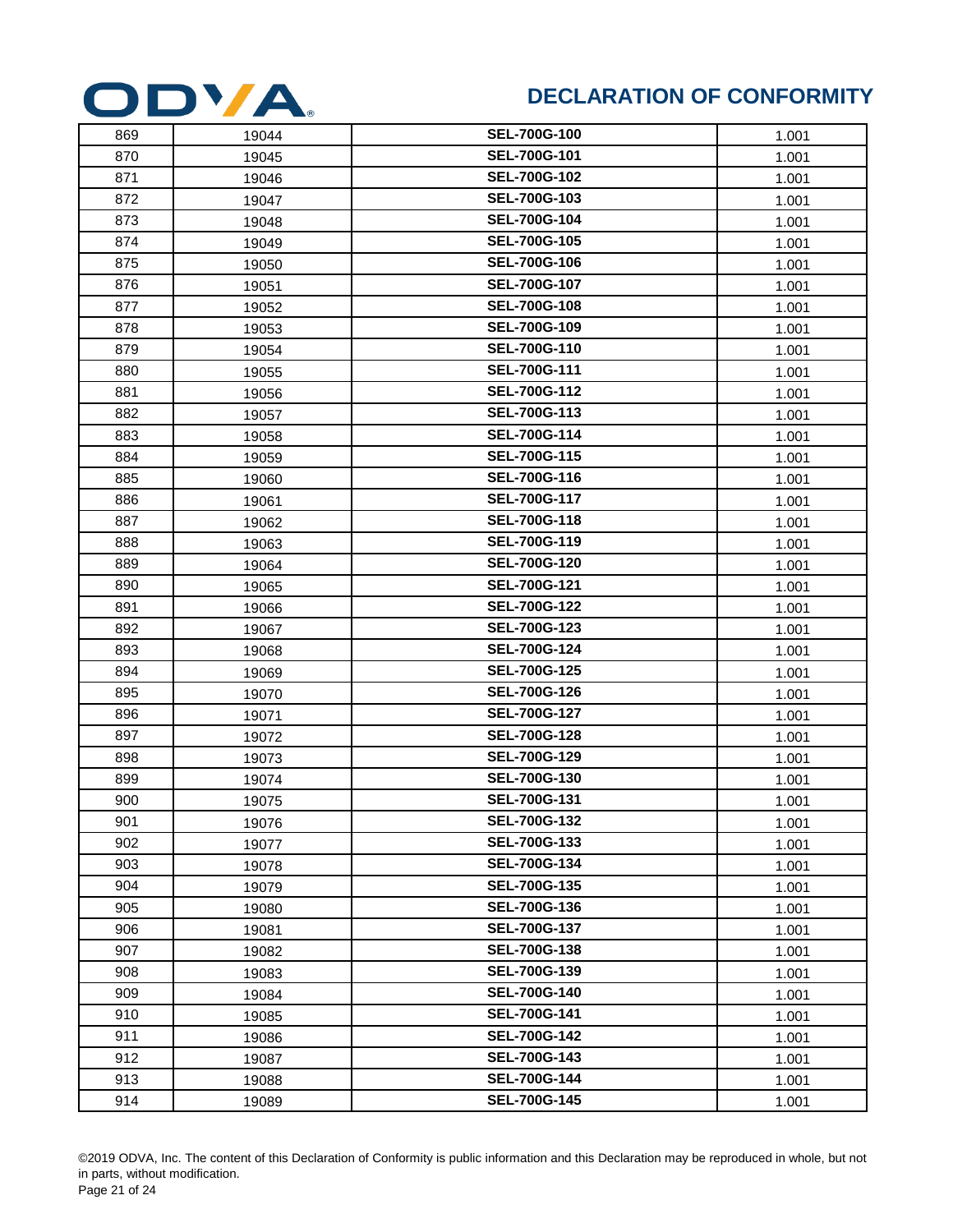

| 915 | 19090 | <b>SEL-700G-146</b> | 1.001 |
|-----|-------|---------------------|-------|
| 916 | 19091 | <b>SEL-700G-147</b> | 1.001 |
| 917 | 19092 | <b>SEL-700G-148</b> | 1.001 |
| 918 | 19093 | SEL-700G-149        | 1.001 |
| 919 | 19094 | <b>SEL-700G-150</b> | 1.001 |
| 920 | 19095 | SEL-700G-151        | 1.001 |
| 921 | 19096 | <b>SEL-700G-152</b> | 1.001 |
| 922 | 19097 | SEL-700G-153        | 1.001 |
| 923 | 19098 | <b>SEL-700G-154</b> | 1.001 |
| 924 | 19099 | <b>SEL-700G-155</b> | 1.001 |
| 925 | 19100 | <b>SEL-700G-156</b> | 1.001 |
| 926 | 19101 | <b>SEL-700G-157</b> | 1.001 |
| 927 | 19102 | <b>SEL-700G-158</b> | 1.001 |
| 928 | 19103 | <b>SEL-700G-159</b> | 1.001 |
| 929 | 19104 | SEL-700G-160        | 1.001 |
| 930 | 19105 | SEL-700G-161        | 1.001 |
| 931 | 19106 | SEL-700G-162        | 1.001 |
| 932 | 19107 | <b>SEL-700G-163</b> | 1.001 |
| 933 | 19108 | <b>SEL-700G-164</b> | 1.001 |
| 934 | 19109 | SEL-700G-165        | 1.001 |
| 935 | 19110 | <b>SEL-700G-166</b> | 1.001 |
| 936 | 19111 | SEL-700G-167        | 1.001 |
| 937 | 19112 | <b>SEL-700G-168</b> | 1.001 |
| 938 | 19113 | SEL-700G-169        | 1.001 |
| 939 | 19114 | <b>SEL-700G-170</b> | 1.001 |
| 940 | 19115 | SEL-700G-171        | 1.001 |
| 941 | 19116 | <b>SEL-700G-172</b> | 1.001 |
| 942 | 19117 | <b>SEL-700G-173</b> | 1.001 |
| 943 | 19118 | SEL-700G-174        | 1.001 |
| 944 | 19119 | <b>SEL-700G-175</b> | 1.001 |
| 945 | 19120 | <b>SEL-700G-176</b> | 1.001 |
| 946 | 19121 | <b>SEL-700G-177</b> | 1.001 |
| 947 | 19122 | <b>SEL-700G-178</b> | 1.001 |
| 948 | 19123 | <b>SEL-700G-179</b> | 1.001 |
| 949 | 19124 | <b>SEL-700G-180</b> | 1.001 |
| 950 | 19125 | SEL-700G-181        | 1.001 |
| 951 | 19126 | <b>SEL-700G-182</b> | 1.001 |
| 952 | 19127 | <b>SEL-700G-183</b> | 1.001 |
| 953 | 19128 | SEL-700G-184        | 1.001 |
| 954 | 19129 | <b>SEL-700G-185</b> | 1.001 |
| 955 | 19130 | <b>SEL-700G-186</b> | 1.001 |
| 956 | 19131 | <b>SEL-700G-187</b> | 1.001 |
| 957 | 19132 | <b>SEL-700G-188</b> | 1.001 |
| 958 | 19133 | SEL-700G-189        | 1.001 |
| 959 | 19134 | <b>SEL-700G-190</b> | 1.001 |
| 960 | 19135 | <b>SEL-700G-191</b> | 1.001 |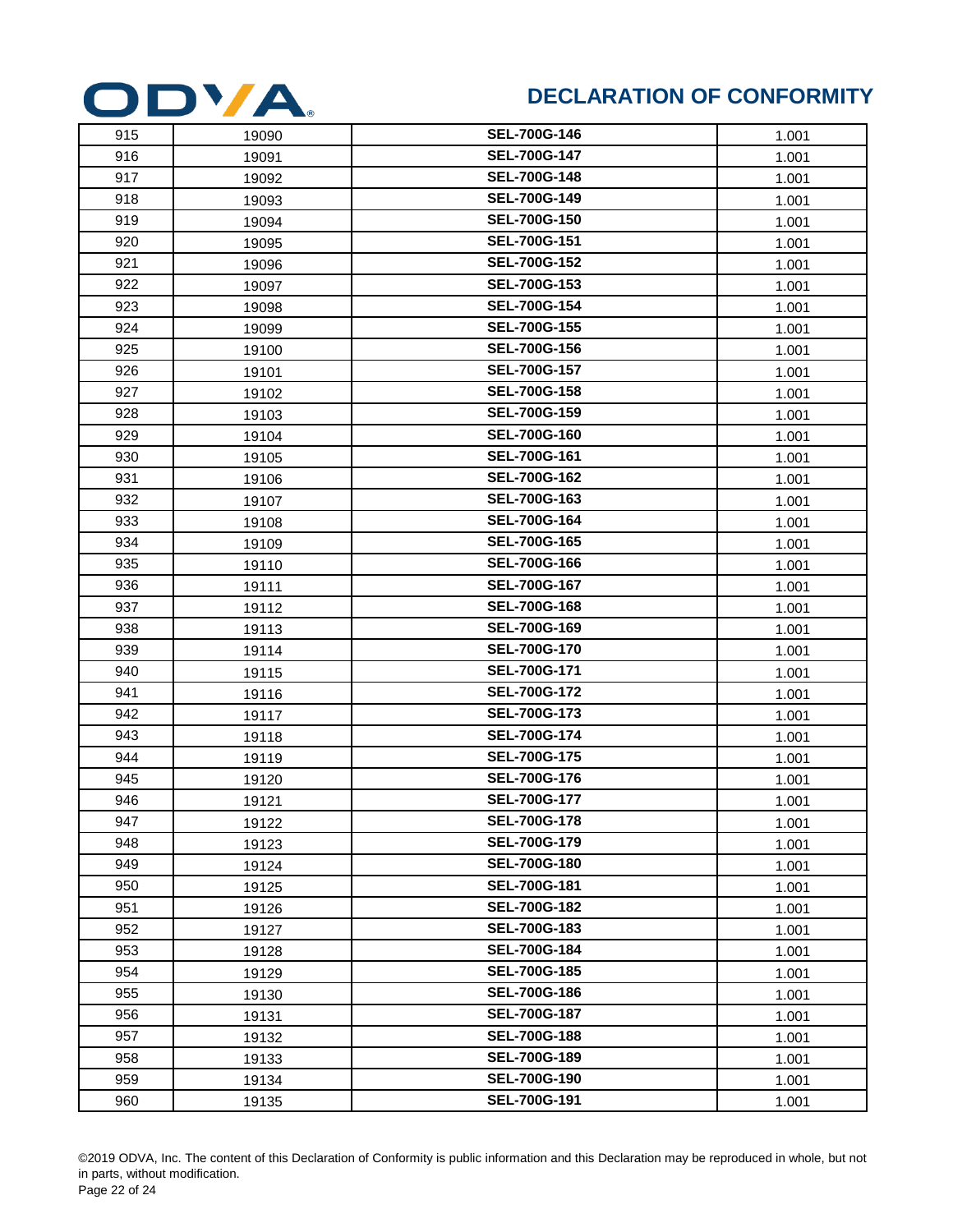

| 961  | 19136 | <b>SEL-700G-192</b> | 1.001 |
|------|-------|---------------------|-------|
| 962  | 19137 | SEL-700G-193        | 1.001 |
| 963  | 19138 | <b>SEL-700G-194</b> | 1.001 |
| 964  | 19139 | <b>SEL-700G-195</b> | 1.001 |
| 965  | 19140 | SEL-700G-196        | 1.001 |
| 966  | 19141 | <b>SEL-700G-197</b> | 1.001 |
| 967  | 19142 | SEL-700G-198        | 1.001 |
| 968  | 19143 | SEL-700G-199        | 1.001 |
| 969  | 19144 | <b>SEL-700G-200</b> | 1.001 |
| 970  | 19145 | SEL-700G-201        | 1.001 |
| 971  | 19146 | <b>SEL-700G-202</b> | 1.001 |
| 972  | 19147 | SEL-700G-203        | 1.001 |
| 973  | 19148 | <b>SEL-700G-204</b> | 1.001 |
| 974  | 19149 | <b>SEL-700G-205</b> | 1.001 |
| 975  | 19150 | <b>SEL-700G-206</b> | 1.001 |
| 976  | 19151 | <b>SEL-700G-207</b> | 1.001 |
| 977  | 19152 | <b>SEL-700G-208</b> | 1.001 |
| 978  | 19153 | <b>SEL-700G-209</b> | 1.001 |
| 979  | 19154 | SEL-700G-210        | 1.001 |
| 980  | 19155 | SEL-700G-211        | 1.001 |
| 981  | 19156 | SEL-700G-212        | 1.001 |
| 982  | 19157 | SEL-700G-213        | 1.001 |
| 983  | 19158 | SEL-700G-214        | 1.001 |
| 984  | 19159 | <b>SEL-700G-215</b> | 1.001 |
| 985  | 19160 | SEL-700G-216        | 1.001 |
| 986  | 19161 | SEL-700G-217        | 1.001 |
| 987  | 19162 | SEL-700G-218        | 1.001 |
| 988  | 19163 | SEL-700G-219        | 1.001 |
| 989  | 19164 | <b>SEL-700G-220</b> | 1.001 |
| 990  | 19165 | <b>SEL-700G-221</b> | 1.001 |
| 991  | 19166 | <b>SEL-700G-222</b> | 1.001 |
| 992  | 19167 | <b>SEL-700G-223</b> | 1.001 |
| 993  | 19168 | <b>SEL-700G-224</b> | 1.001 |
| 994  | 19169 | <b>SEL-700G-225</b> | 1.001 |
| 995  | 19170 | <b>SEL-700G-226</b> | 1.001 |
| 996  | 19171 | <b>SEL-700G-227</b> | 1.001 |
| 997  | 19172 | <b>SEL-700G-228</b> | 1.001 |
| 998  | 19173 | <b>SEL-700G-229</b> | 1.001 |
| 999  | 19174 | <b>SEL-700G-230</b> | 1.001 |
| 1000 | 19175 | SEL-700G-231        | 1.001 |
| 1001 | 19176 | <b>SEL-700G-232</b> | 1.001 |
| 1002 | 19177 | <b>SEL-700G-233</b> | 1.001 |
| 1003 | 19178 | SEL-700G-234        | 1.001 |
| 1004 | 19179 | <b>SEL-700G-235</b> | 1.001 |
| 1005 | 19180 | <b>SEL-700G-236</b> | 1.001 |
| 1006 | 19181 | <b>SEL-700G-237</b> | 1.001 |